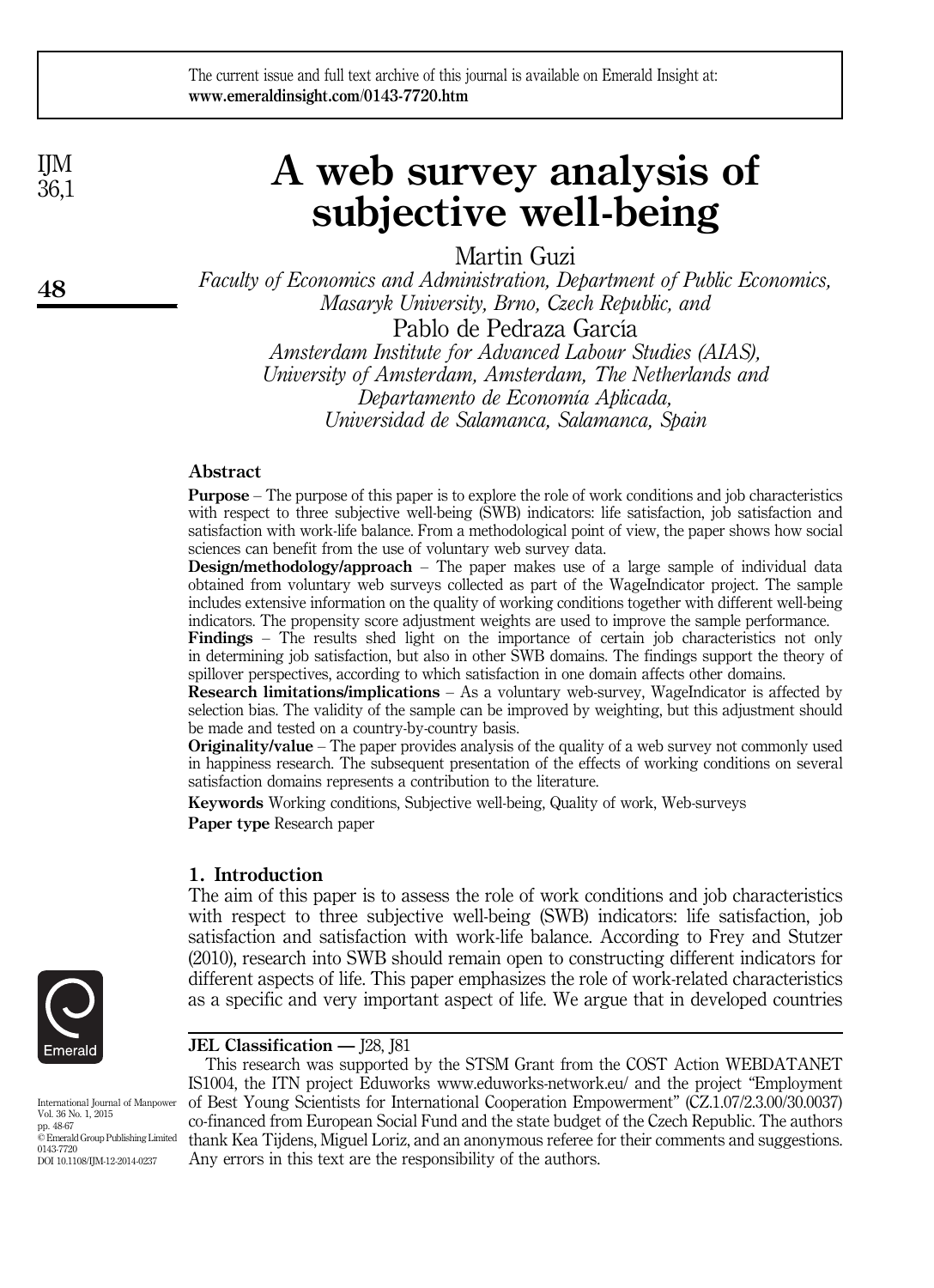employed individuals spend on average one-third of their time each day at the workplace, so the quality of their working life can have an impact on the various domains of SWB. Existing empirical research in this area relies on traditional surveys, which are limited in scope. This paper offers an alternative, by making use of a large sample of individual data collected as part of the WageIndicator project. The data are obtained from a voluntary web survey[1] and includes extensive information on the quality of working conditions, together with several SWB indicators. This paper explores the sample to analyze how important an aspect of life work conditions are.

The second contribution this paper makes is methodological. WageIndicator data are obtained from voluntarily completed online questionnaires. The sample is calibrated with propensity score adjustment (PSA) weights and its quality is tested in comparison with a probabilistic survey. We show that both samples deliver remarkably comparable conclusions. The robustness of these findings is further discussed in comparison with the existing literature. This paper is an explorative study that uses Spanish data from the WageIndicator project to study SWB. We hope to encourage the use of WageIndicator survey in academic research for further exploration of the characteristics of the labor market in relation to individual conditions. The paper's innovation and contribution to the literature is its analysis of the quality of a web survey that has not been used commonly in happiness research so far, and its presentation of the effects of working conditions on several satisfaction domains.

The paper proceeds as follows: in Section 2 we discuss the advantages and disadvantages of web data. Section 3 presents previous findings from SWB literature, focussing in particular on the role of working conditions. In Section 4 we present the data qualities. In Section 5 we explore the role of individual characteristics and the quality of working conditions in the different domains of SWB. Section 6 concludes.

#### 2. The advantages and disadvantages of web-survey data

Internet activity generates a lot of information. Reips (2006) distinguishes four methods of web data collection: non-reactive web data; web-based experimenting; web-based testing; and web-surveying. The strengths and weaknesses of web surveys are discussed; arguments in favor of web data emphasize its cost benefits, the speed of data collection in large quantities and in real time, the flexibility of questionnaire design, and the potential to reach respondents across national borders, enabling multi-country, multilingual, and quasi-global homogenized surveys (De Leeuw, 2008). Voluntary web surveys are a specific type of web survey which entail particular problems and sources of error (Couper, 2000): respondents voluntarily self-select themselves to participate in the survey (sampling error), the sample does not reach respondents who are without access to the internet (coverage error), and the sample only includes people who are willing or able to complete the survey (non-response error). This sample bias constitutes a major problem for the usage of such data and, according to survey methodology, two approaches can be implemented to minimize the sources of error. First, the sample bias can be improved by applying "design-based" approaches, which may include, among other measures, running a parallel survey targeted at groups that are likely underrepresented in the sample, media and targeting campaigns, or providing internet access to those individuals without it. Second, the "model-based" approach attempts to correct the bias of voluntary web surveys by applying weighting techniques. In this paper we follow the model-based approach[2] using a representative sample to study the bias and the national Labor Force Surveys to calibrate the sample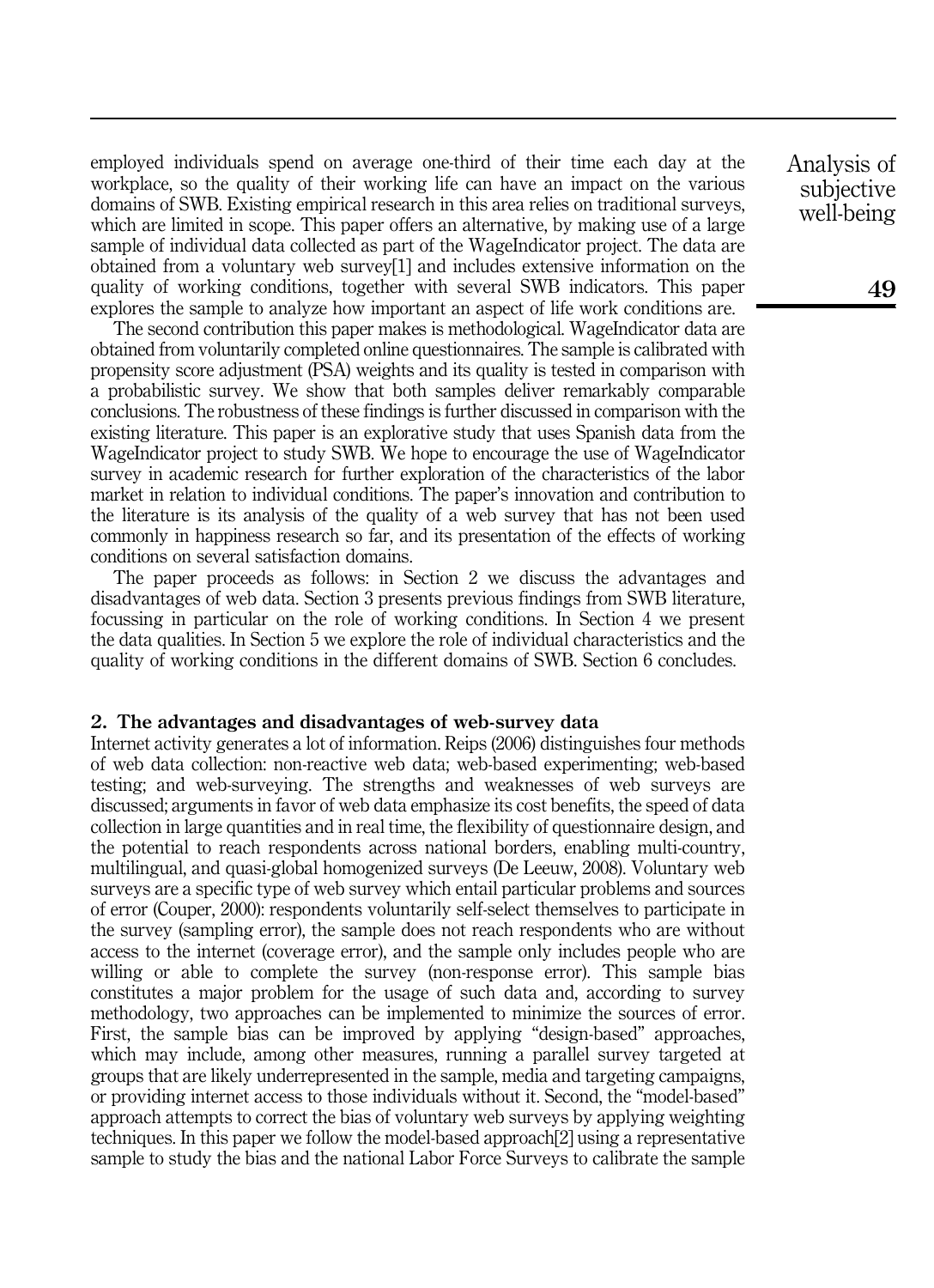using PSA weights. This technique has been debated in the existing literature for its performance and the ability to remove bias (e.g. Lee and Valliant, 2009; Schonlau et al., 2009; Pedraza et al., 2010; Steinmetz et al., 2014a).

Samples obtained from voluntary web surveys are, to a certain extent, comparable to the non-reactive data generated by internet activity. The collection method does not use a sampling frame in either case, so the usability of the data in the social sciences is limited due to uncertainty about the external validity of the findings. Researchers have, however shown that non-reactive web data can be used to describe socioeconomic processes, such as health worsening during the economic downturn (Askitas and Zimmermann, 2015), unemployment developments (Askitas and Zimmermann, 2009), or automobile sales (Choi and Varian, 2012). Similarly, data about internet diffusion and internet usage are used to show that technology has contributed to greater efficiency in marriage matching (Bellou, 2014).

Common procedure when evaluating voluntary web surveys also includes benchmarking the data (Yeager et al., 2011), either with information from other sources (Pedraza *et al.*, 2010), or by demonstrating their ability to empirically corroborate theoretical models (Muñoz de Bustillo and de Pedraza, 2010). Compared to non-reactive data, voluntary web surveys include richer information about respondents, which may be used in a multivariate analysis (Couper, 2013). In Section 5 we show the comparison of the WageIndicator sample and probabilistic samples, and discuss findings from analysis with existing literature.

#### 3. An overview of SWB literature

Research into subjectively reported measures has received reasonable attention over the last two decades. Kahneman and Krueger (2006) demonstrated that the validity of SWB data can be assessed, in part, by identifying their correlations with other characteristics of individuals. Many studies conclude that although subject to many caveats, SWB measures complement traditional welfare analyses and their findings can be taken into consideration when formulating economic policy (Layard, 2005).

The academic literature on SWB has studied the impact of various individual characteristics such as gender (Clark, 1997; Graham and Chattopadhyay, 2013; Stevenson and Wolfers, 2009), age (Clark et al., 1996; Blanchflower and Oswald, 2008), education (Cuñado and de Gracia, 2012), marital status (Gardner and Oswald, 2006; Stutzer and Frey, 2006) and children (Angeles, 2010). It has been found that SWB correlates with macro-economic factors (Di Tella et al., 2001), and recent studies document the impact of migration on SWB (Betz and Simpson, 2013; Longhi, 2014).

Standard face-to-face surveys are limited in terms of the number of observations per country, and therefore researchers typically perform SWB analysis by pooling the observations from several countries in order to obtain a robust estimate[3]. Oswald (2002) explores the relationship between quality of work and SWB by using pooled Eurobarometer surveys from 1996. He demonstrates the positive impact of some important job characteristics on job satisfaction, such as supervisory role, employment in the public sector, job security, and short traveling time to work. These findings are confirmed by Drobnic et al. (2010), who study the link between job characteristics and overall level of life satisfaction using the 2003 European Quality of Life Survey, and discover that the impact of working conditions on life satisfaction is stronger in Southern and Eastern European countries compared with Western European countries. Job insecurity, work commuting, long working-hours and a boring job are identified as major negative factors to life satisfaction. By contrast, jobs involving greater

IJM 36,1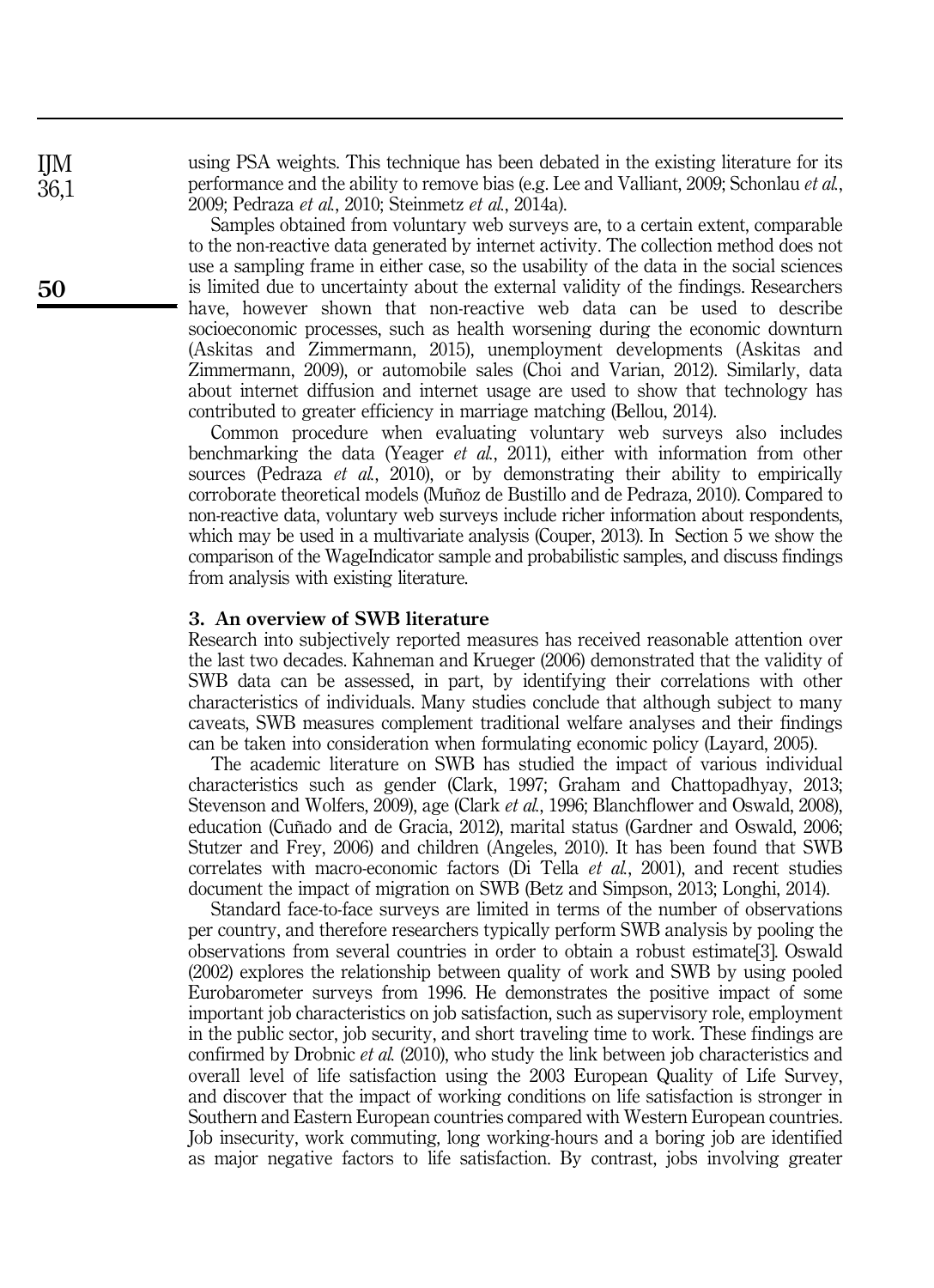autonomy, more supervisory roles, and well-paid positions deliver higher satisfaction to workers. The estimates from separate country regressions, however, show low statistical power to corroborate the general findings, mainly due to their small sample size. Clark (2001) observes that workers cite job security as the most important aspect of a job followed by pay, the work itself, and the use of initiative. These same aspects are also identified as correlating the most strongly with reported job satisfaction. Origo and Pagani (2009) use the 2001 Eurobarometer surveys to show that in European countries what matters for job satisfaction is not the type of contract, but the workers' perceived job security.

Psychology journals have demonstrated a strong link between work-life balance and job satisfaction. There is a negative relationship between long work hours and satisfaction with work-life balance (Valcour, 2007) and this effect is stronger among more dissatisfied workers (McNamara *et al.*, 2013). Findings from meta-analyses confirm that family satisfaction is explained by work-related variables and that job satisfaction is explained by family variables (Ford *et al.*, 2007).

In our analysis we demonstrate that web survey data can replicate the findings obtained in representative population surveys. The Spanish population has been closely studied using ECTV samples[4] (e.g. Alvarez and Sinde-Cantorna, 2014; Garcia-Serrano, 2009; Gamero, 2007, 2009; Namkee, 2007). Their findings are consistent with previous research showing that job insecurity, long working hours, commuting, inadequate wages and over-qualification are negatively correlated with life satisfaction and job satisfaction. Estimates based on contract type and work in the public sector are not confirmed as significant, possibly because the influence of these factors is indirect through other work attributes. Namkee (2007) evaluates the role work flexibility, work independence, trust in superiors, and a pleasant and low-stress work environment have in influencing satisfaction, and concludes that the combined effect of these intangible job characteristics on life satisfaction is several times larger than that of doubling an individual's wage.

In general, the empirical evidence on SWB confirms that the quality of working conditions is important. In the following sections, we contribute to the literature by testing whether the above findings can be corroborated with the sample obtained from the voluntary web survey.

#### 4. Data and summary statistics

In our analysis we use samples from two sources. The first source is a web survey posted at www.tusalario.es – the Spanish web site of the WageIndicator project. Detailed information about the WageIndicator project, the web survey's characteristics, the questionnaire and a description of variables can be found in Tijdens *et al.* (2010). Second, we make use of the European Social Survey (ESS), which interviews all respondents on a face-to-face basis and is representative of the Spanish population. Both databases include information about individual and household characteristics, work conditions and SWB. The desirable time coverage and representativeness makes the ESS a suitable data set to compare with the WageIndicator sample. ESS is commonly used to study life satisfaction in the European context (e.g. Caporale, *et al.*, 2009; Betz and Simpson, 2013) as well as in Spain (e.g. Cuñado and de Gracia, 2012).

The samples are limited to employed individuals aged between 15 and 64 years and to complete observations collected between 2005 and 2011. The advantage of the WageIndicator sample is that it is collected in substantially larger numbers than ESS (in total there are 3,445 observations in the ESS and 20,095 in the WageIndicator sample).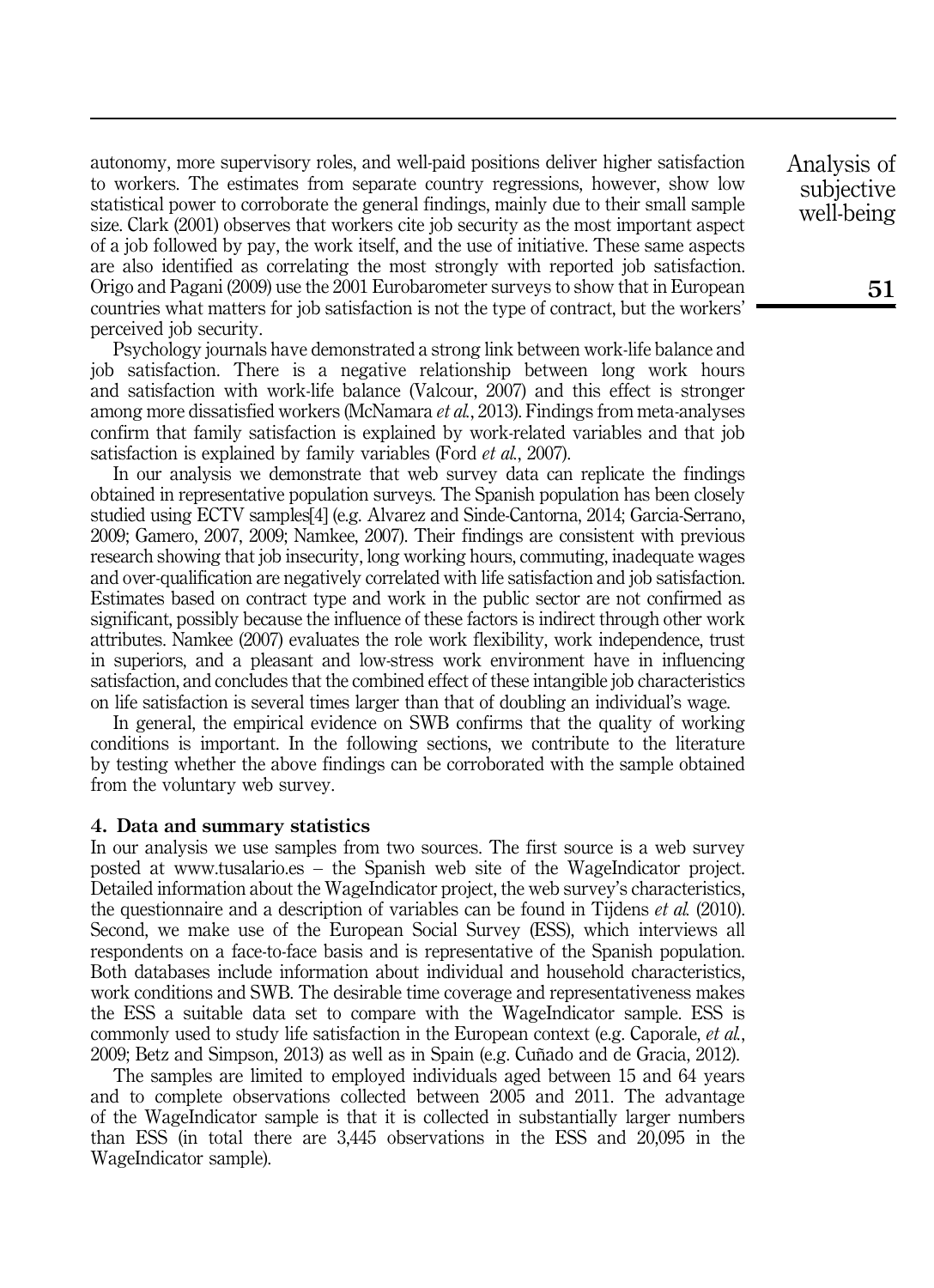The online samples include information collected from voluntarily submitted questionnaires and therefore their representativeness must be tested. Pedraza *et al.* (2010) explore the Spanish WageIndicator sample and calculate PSA weights to adjust the sample. We follow their approach and calculate weights based on the sample of employed individuals, distinguished by gender, age, education and 17 regions using Spanish Labor Force Surveys. Table AI shows the sample characteristics of the ESS and WageIndicator samples. Column 2 presents the WageIndicator sample after implementing the PSA weights, and Column 3 shows the statistics of the WageIndicator sample without weights. If the ESS sample is taken to be representative of the Spanish population, then younger and more highly educated participants are overrepresented in the WageIndicator sample. It is unsurprising that younger and more educated web-visitors are more prone to complete online questionnaires, and some discrepancies between the WageIndicator and ESS samples can be attributed to lower Internet accessibility among older and less educated groups. The application of the PSA weights is effective in moving the estimated mean of the WageIndicator sample closer to that of the whole population. Several sample characteristics, such as the share of females or the share of foreign-born workers, are very similar in both samples. By contrast, self-employed workers are largely underrepresented in the WageIndicator sample. Comparison of the two data sets further reveals that respondents in the WageIndicator sample report substantially lower life satisfaction levels. While the sample characteristics of WageIndicator differ from the ESS in several ways, the lower reported levels of life satisfaction in the WageIndicator sample could be caused by factors other than the sample composition [5]. In the next section, we contrast the WageIndicator sample with the ESS in the life satisfaction regression framework. 52 36,1

## 5. Estimation and results

In our analysis, we follow SWB literature as regards dependent variable definition, model specifications and estimation methodologies. Because the dependent variable is an ordinal response variable, an ordered logit model is the most appropriate estimation technique. The OLS method is, however commonly used (for the benefit of coefficient interpretation) and literature confirms that treating the aggregated answers as continuous variables leads to the same conclusions (e.g. Ferrer-i-Carbonell and Frijters, 2004). The results from the analysis cannot be interpreted in a causal way because these data sets do not follow the same individuals each year, and therefore the analysis does not correct for unobserved individual effects.

# 5.1 Comparisons of the WageIndicator and ESS samples

We use the OLS estimation method and include generally accepted determinants of SWB that are available in both surveys[6]. Table AII presents our estimates for the ESS sample (Column 1), for the WageIndicator sample with weights (Column 2) and for the WageIndicator sample without weights (Column 3). The estimates are consistent with the findings presented in the literature (e.g. Frey and Stutzer, 2002). The important factors for SWB are health, marital status, age, and income, all of which are identified as having a significant relationship, with the expected sign, in both samples. Income is a prominent variable in life satisfaction models, however the measure of income is not compatible between the two surveys, and therefore its marginal effects cannot be

<sup>4.1</sup> The representativeness of the sample IJM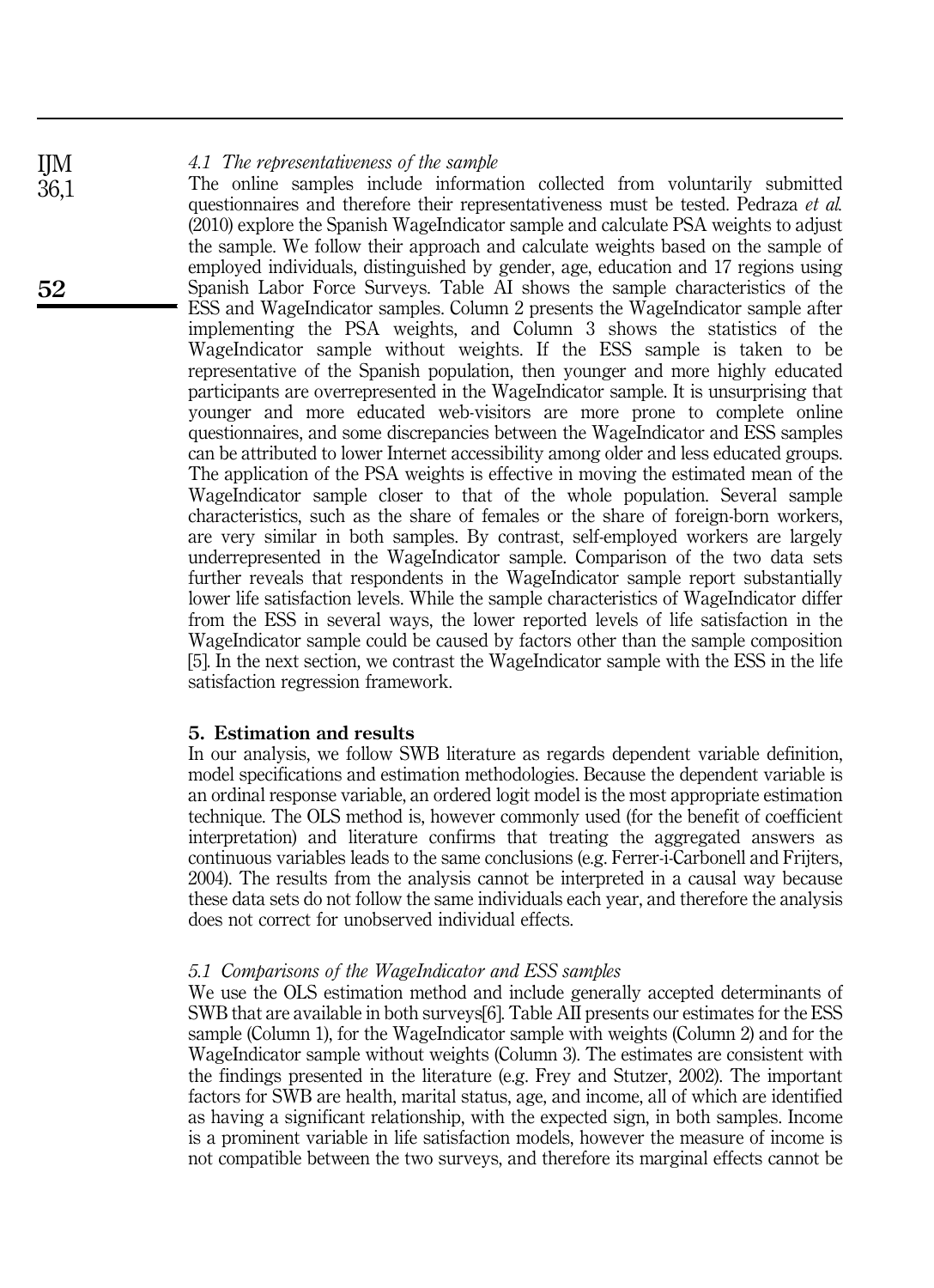compared[7]. We identify a particularly strong impact from health variables, with decreased health status leading to a sharp drop in well-being. The estimates from the WageIndicator sample exhibit very similar patterns to the estimates from the ESS sample. Furthermore, the coefficients from the WageIndicator sample with the PSA weights applied are closer to those obtained from the ESS data. Even so, a few differences are observed between the ESS and WageIndicator samples: for example, the estimate on dummy variables for divorced individuals delivers different conclusions for the two samples. The estimated coefficients relating to permanent contracts are positive in both samples, although for the WageIndicator adjusted sample the standard error is larger and the estimate is not significant. The variable indicating long working hours is imprecisely estimated in the ESS sample, probably due to the high share of workers working long hours (see Table AI). Long working hours are identified as having a negative and highly significant effect in the WageIndicator sample. In our subsequent analysis, we will rely on the WageIndicator sample with PSA weights, as it delivers estimated parameters closer to those obtained from the representative sample.

#### 5.2 Estimates from web surveys

The analysis focusses on three areas. First, we compare the estimates to the findings generally accepted in the literature. Second, we discuss the stability of baseline estimates for the inclusion of variables indicating the quality of work. Third, we demonstrate the importance of working conditions in the three domains of SWB (see Table AIV for details of the variables). The remainder of this section discusses the findings presented in Table AIII.

Gender. Recent literature provides robust evidence that women are more satisfied than men, but the difference has diminished substantially over recent years (Graham and Chattopadhyay, 2013; Stevenson and Wolfers, 2009). Women are also observed to have higher job satisfaction than men, despite women's jobs being worse by most objective standards. Clark (1997) argues that women are more satisfied with their jobs because their expectations are lower, and he shows that this satisfaction differential disappears among the young, the more highly educated, and in male-dominated workplaces. Studies of the Spanish population find that Spanish women are more satisfied with their jobs (e.g. Gamero, 2007, 2009), and our analysis confirms this finding. Furthermore, it is reasonable to expect that ability to combine work and family varies between men and women, given their traditionally different family responsibilities. Our results confirm that women are significantly less satisfied with their work-life balance than men.

Education. The relationship between education and SWB is ambiguous; some studies find that it is positive (e.g. Di Tella *et al.*, 2001; Diener *et al.*, 1999) and others find it negative (e.g. Clark, 1997; Caporale *et al.*, 2009). A possible explanation for this latter result is that education raises aspirations that are subsequently not fulfilled, in part because highly educated workers have a higher probability of skill mismatch in the labor market. Cuñado and de Gracia (2012) use the Spanish ESS sample to show that coefficients for education variables become insignificant in the life satisfaction equation when the financial situation (proxy for income) is controlled. These results suggest that the effect of education on SWB is mediated via income. In our analysis, education is identified as having a positive impact on job satisfaction, while it is not confirmed as being significant in other domains.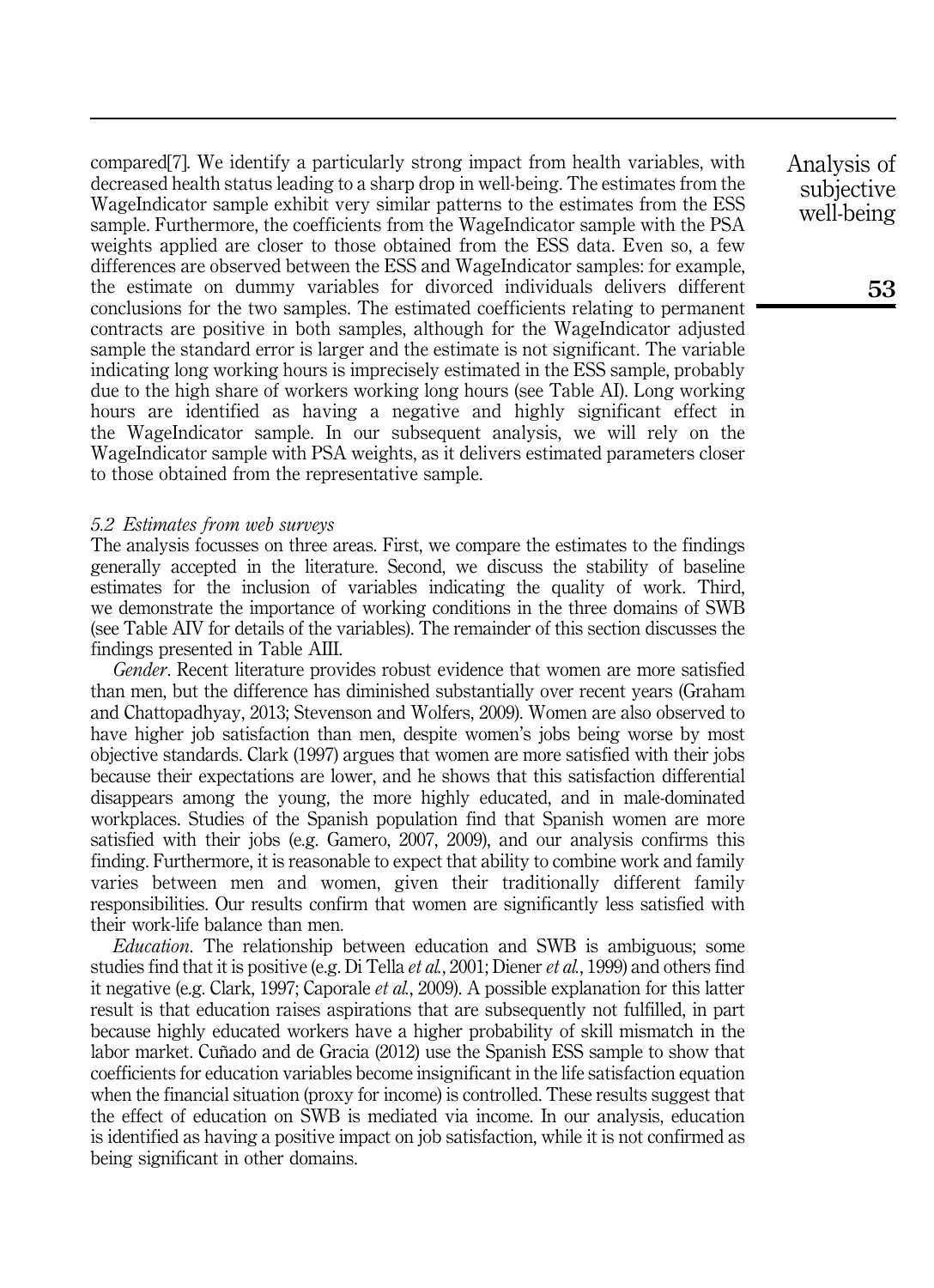Marital status. There are a number of studies showing positive relationship between marriage and SWB (e.g. Diener *et al.*, 1999). According to Becker (1981), married individuals enjoy the benefits of household production and labor division. Sociologists and psychologists emphasize the increased emotional support and relational gratification (Stutzer and Frey, 2006). Our analysis supports these arguments since the variables describing married and cohabiting individuals display a positive association with life satisfaction, and their magnitudes do not change significantly when working conditions are accounted for. The evidence indicates that people living as couples are often happier. Gardner and Oswald (2006) provide longitudinal evidence that divorce produces a rise in well-being. We obtain a positive coefficient for the divorce variable in life satisfaction, which corroborates this finding. In the WageIndicator sample, marital status is not identified as having any association with job satisfaction, but marriage displays a positive correlation with work-life balance satisfaction.

Age. The U-shape relationship of life satisfaction and age is a robust finding in the literature (Blanchflower and Oswald, 2008). The WageIndicator sample demonstrates that younger and older people are generally more satisfied with life, while people in their mid-40s report the lowest levels of life satisfaction. This pattern is preserved in the augmented model, although minimum life satisfaction is observed at a slightly higher age, which indicates that older workers are employed in occupations with potentially better working conditions. Clark et al. (1996) provide evidence of a U-shape relationship between age and job satisfaction, and point to the role of non-job factors in this relationship. Our analysis shows that young workers record low levels of job satisfaction and that workers in the 45-54 age group exhibit higher levels of job satisfaction. Interestingly, estimates imply that, ceteris paribus, older workers also report higher levels of satisfaction with work-life balance. We conclude that a non-linear pattern (resembling U-shape) of satisfaction scores with age is present across all domains.

Health status. Individual health status is ranked as one of the most valued aspects in people's lives (OECD, 2012). Results from the literature confirm that a robust relationship exists between health and SWB (e.g. Betz and Simpson, 2013; Caporale et al., 2009). The correlation between self-reported individual health status and satisfaction levels in WageIndicator sample is very strong in all domains of SWB. The magnitude of the health coefficients changes only slightly in the augmented models, which corroborates the importance of good health for personal well-being.

National origin. Empirical evidence is not conclusive on whether migrants who move to new places in search of a better life can indeed achieve that. They may have false expectations about their future achievement, or their aspirations may change as their reference group changes. Otrachshenko and Popova (2014) observe a stronger intention to migrate among people with lower levels of satisfaction. This would point to the selection of migrants with low satisfaction scores. Our analysis, however, finds that foreign-born individuals experience higher life satisfaction in comparison with natives. This positive effect does not translate to other domains of satisfaction, however. Gamero (2010) finds lower job satisfaction scores among the migrant population in Spain, but this gap is fully explained by the differences in their job characteristics.

Income and wealth. Personal income and wealth are essential components of individual well-being. Life satisfaction increases with income, which is a fundamental finding in the literature (e.g. Caporale et al., 2009; Frey and Stutzer, 2002). Jobs with higher pay often come with better conditions, so the decline in the coefficient on income is reasonable when work-related variables are included in the model. Importantly,

36,1

IJM

54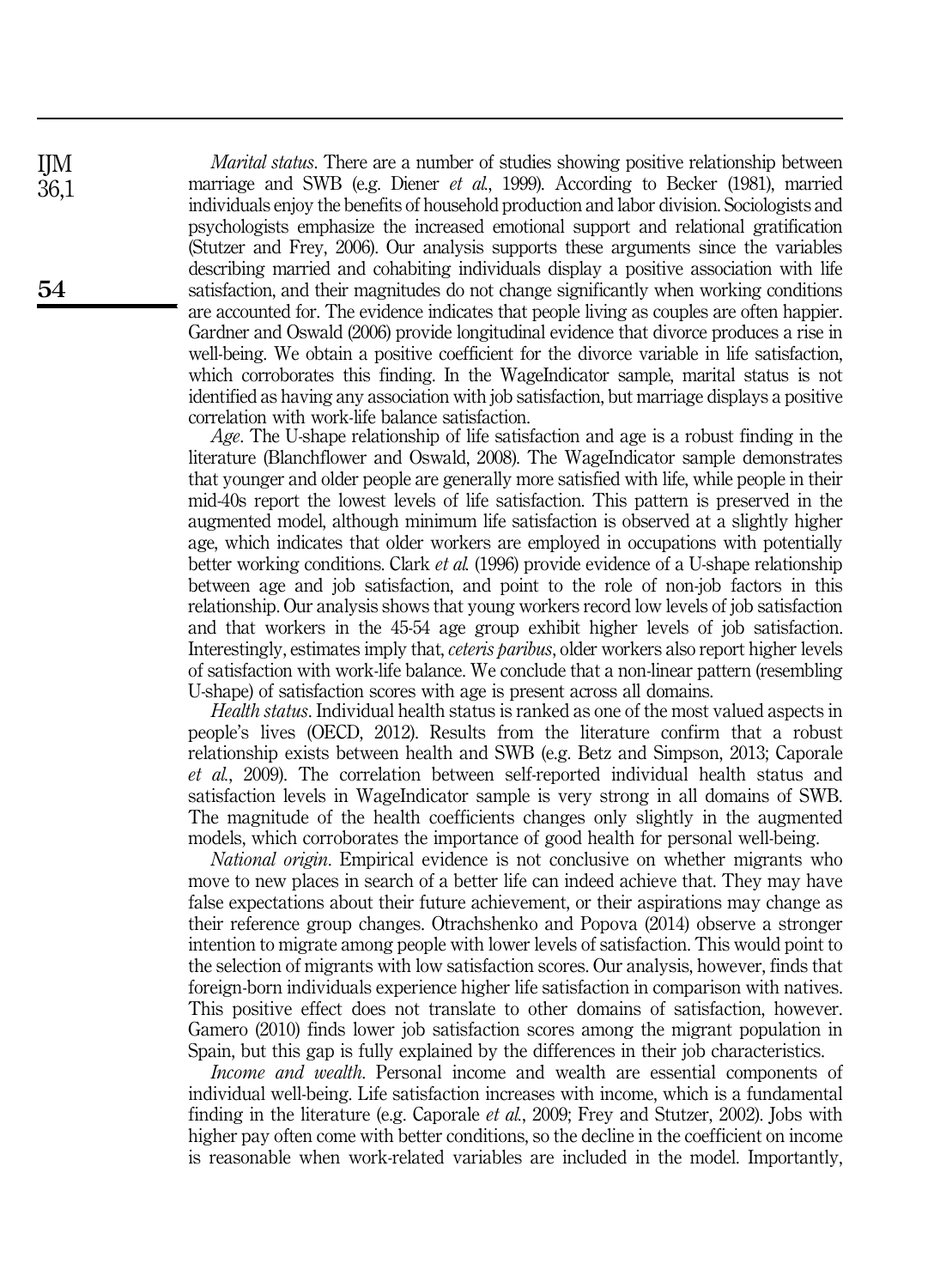the negative coefficient for personal income in the augmented model implies lower satisfaction with work-life balance among high-income workers. Home ownership is used as a proxy for wealth in the regressions. As expected, this variable exhibits a strong positive correlation to SWB.

Occupational prestige. Occupational prestige is measured as an index with 0 being the lowest possible score and 100 being the highest, which records the perceived prestige (or admiration) of each occupation in the society (for more details see Ganzeboom and Treiman, 2003). A robust and positive relationship between prestige and job satisfaction indicates that having a role that is respected in society serves as an additional benefit to the worker. This effect, however, does not spill over into other satisfaction domains.

Self-employment. The literature has found that the self-employed exhibit higher levels of job satisfaction than employees (e.g. Millan *et al.*, 2013), and that this effect is a result of the flexibility and autonomy that self-employment allows (Alvarez and Sinde-Cantorna, 2014). The Spanish labor market is generally characterized by a high percentage of self-employed workers (16 percent in 2011), however this group is underrepresented in the WageIndicator sample (the share is below 1 percent). Estimates obtained from our analysis are in line with the literature: the self-employed are identified as reporting higher levels of satisfaction with their job than employed workers. This relationship is not confirmed in the other SWB domains.

Family arrangements. We have already demonstrated that marital status is correlated with SWB. Further to this, we included variables describing family situation (whether children younger than six years of age, or older than six years of age live in the respondent's household) and household commitments (the role of the breadwinner). Our estimates confirm a negative association between life satisfaction and the presence of older children, while satisfaction with work-life balance shows a negative association with the presence of young children. The controls used in the literature for children take various formats (e.g. total number of children, children by age category, etc.) and also there is substantial ambiguity surrounding the direction of the effect, because evidence based on cross-section analysis differs from findings obtained through fixed effects analysis. Angeles (2010) estimates a negative correlation between life satisfaction and children, using a pooled observation from a British household panel survey. However, when he applies a fixed effects regression, the effects become closer to zero, and Angeles identifies positive effects for married couples.

The breadwinner – the person supporting the family with his or her earnings – typically bears the greatest amount of responsibility, but also has greater difficulty balancing family life with work. In our analysis, the breadwinner variable captures a negative association with life satisfaction and satisfaction with work-life balance, which is as expected.

The variable indicating that the respondent lives with their parents may reflect difficulty among young people with providing their housing, even though the presence of their parents may also benefit them. It is difficult to conclude which effect prevails, also especially as the estimates imply no association with SWB. The most important finding in this area is that none of the variables referring to family arrangements are correlated with job satisfaction (note that we obtained the same outcome for marital status).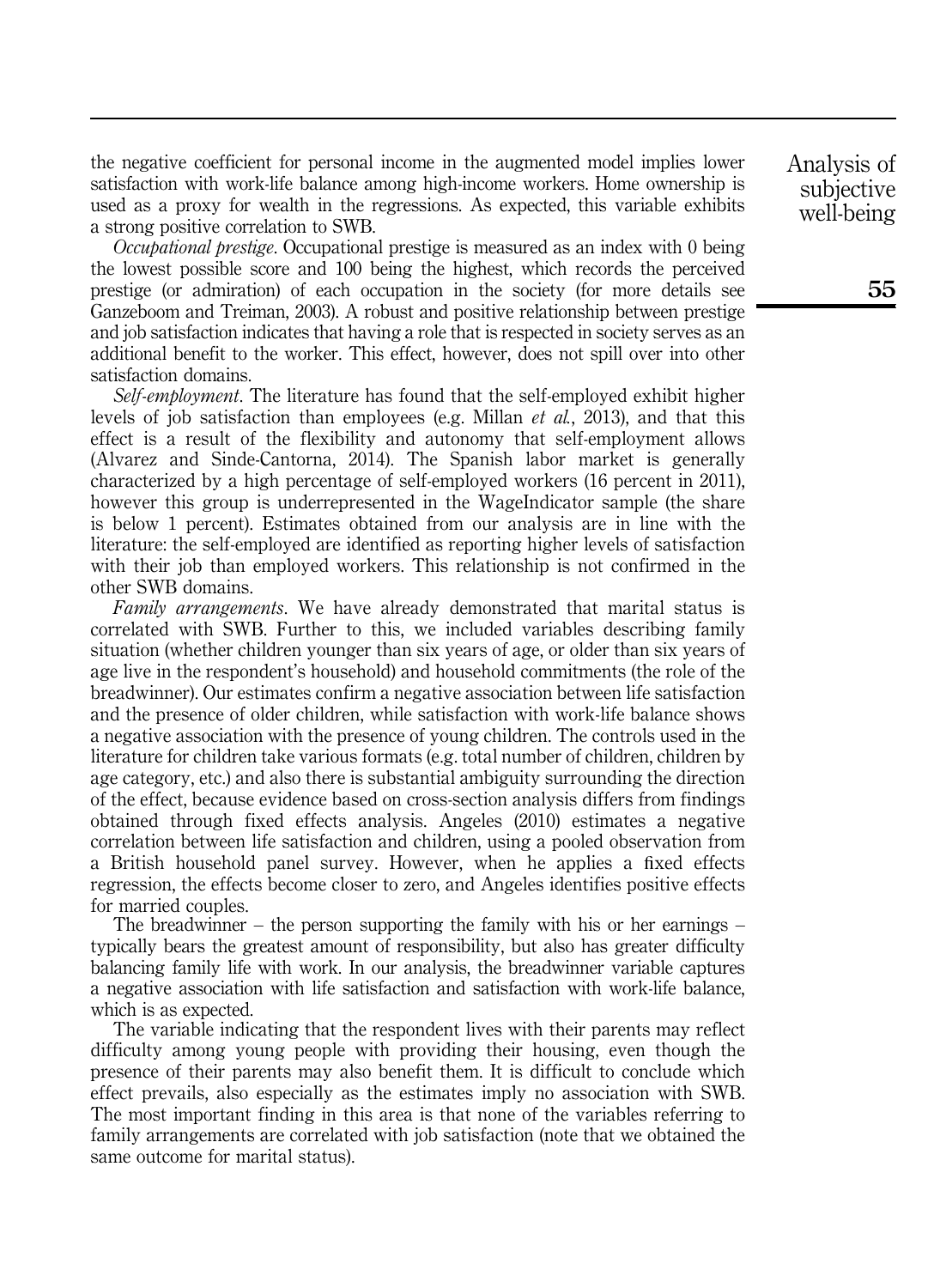#### 5.3 The role of working conditions IJM

In this section, we explore the relationship between quality of work and worker satisfaction in different domains. The characteristics of a good job are determined by their reflection in SWB measurements. We explore a wide spectrum of indicators, such as type of contract, supervisory position, union membership, working time schedule, job qualification, work commuting, on-the-job search, job security and employment prospects. As expected, the inclusion of working conditions substantially improves the explanatory power of the models and the  $R^2$  increases the most in the job satisfaction model.

Type of contract. The Spanish labor market is characterized by a large share of workers employed on fixed-term contracts, which are considered to be of lower quality (often characterized by no severance pay, low benefits, fewer possibilities for on-the-job training and higher turnover). Ferrer-i-Carbonell and van Praag (2006) argue that in Spain fixed term contracts are slow to transform into permanent contracts, and demonstrate that Spanish workers with permanent contracts report higher levels of job satisfaction. Our estimates imply a negative correlation between permanent contracts and job satisfaction. One explanation for this is that the positive effect on satisfaction is delivered through other channels made available by permanent contracts, such as higher pay, better job prospects, supervisory positions, recognition at work and regular working hours[8].

Being a supervisor. Supervisory positions are a step above the average employee and are associated with higher pay, but also a higher degree of responsibility. Our estimates imply that holding a supervisory position has no association with life satisfaction, but has a positive effect on job satisfaction (this was also found by Gamero, 2007). Our estimates also imply that workers in supervisory positions report lower satisfaction with their work-life balance.

Working schedules. Irregular working schedules and long working hours have a negative impact on the SWB of workers and reduce their level of job satisfaction (Clark, 2001; Namkee, 2007). Drobnic *et al.* (2010) include working hours in quadratic form in their life satisfaction regression and find that the point of inflection is around 41 hours per week. In our analysis, working more than 40 hours a week or having an irregular working schedule both display a negative association with all three well-being domains. Work in the evenings or at weekends substantially decreases satisfaction with work-life balance.

Over-qualification. Over-qualification (also called over-education) refers to the situation when a worker's skills are beyond those required for their job. The literature documents that skill mismatches impose significant wage penalties and result in lower levels of job satisfaction (e.g. Badillo-Amador and Vila, 2013; Namkee, 2007). On average, one-third of the workers in the sample report that they are over-qualified for their job, while 6 percent of the workers report under-qualification. We estimate a negative impact from over-qualification on a worker's life and job satisfaction. This may be because workers describing themselves as over-qualified may have invested in education but have subsequently failed to receive the expected return or aspired status in their company. In addition, these workers may be evaluating their status in relation to their counterparts who have the same qualifications but are in better positions. The negative effect of job mismatch does not translate, however, to the worker's satisfaction with work-life balance.

Labor union membership. The activities people perform in order to contribute to the functioning of society enhance their individual well-being (OECD, 2012). The literature,

56

36,1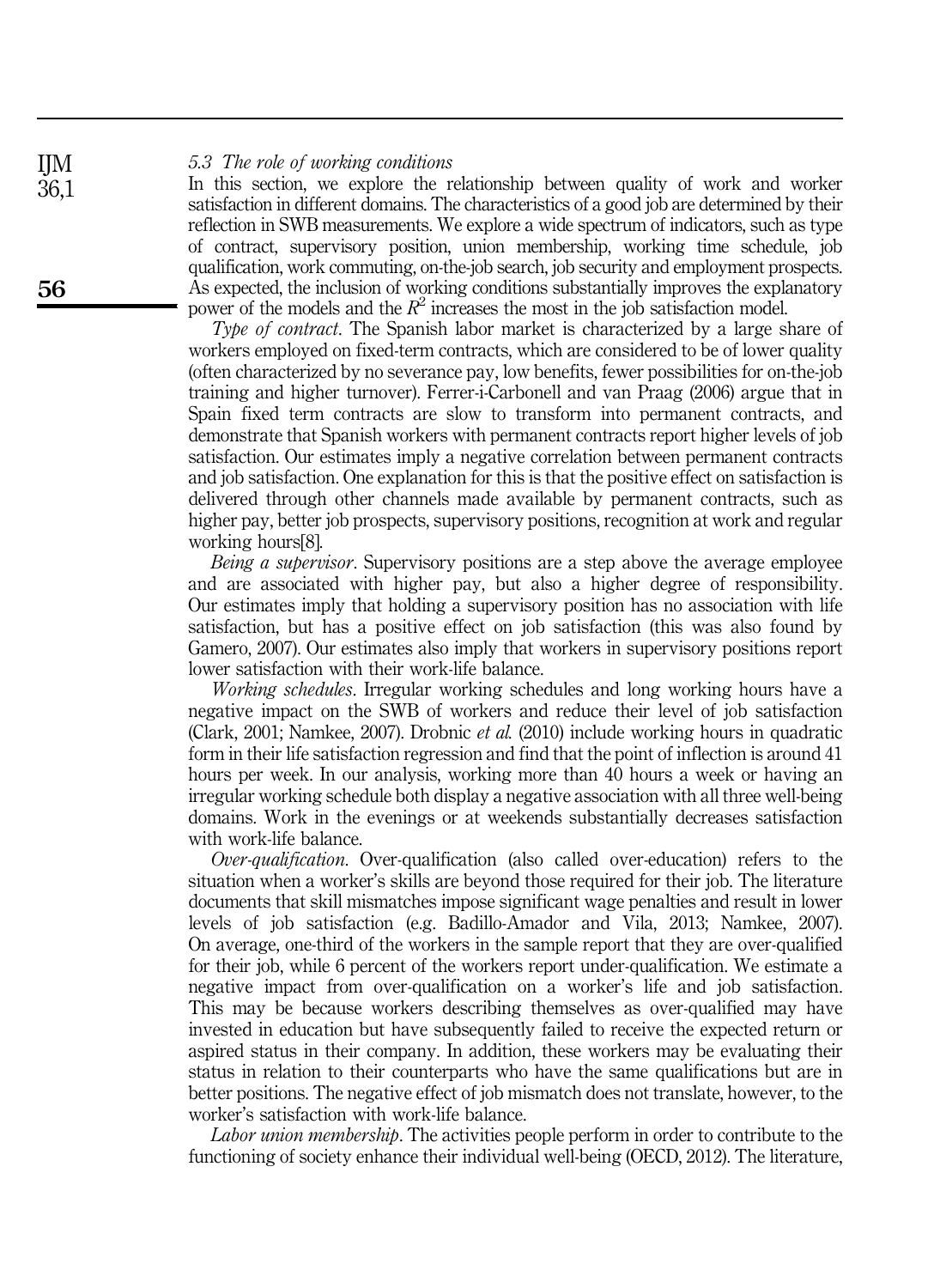on the other hand, suggests that the decision to join a trade union is a consequence of low job security and job dissatisfaction; hence union membership shows a negative correlation with job satisfaction (e.g. Clark, 2001). Our analysis identifies union affiliation with both a positive effect on life satisfaction, corresponding to the importance of civic engagement, and a negative effect corresponding to job dissatisfaction.

Work commuting. Workers commute longer distances to work when it is financially rewarding to do so, or because of additional welfare gained from a pleasant living environment. The literature documents a significant negative effect on SWB caused by long commutes (e.g. Drobnic et al., 2010; Gamero, 2009; Namkee, 2007). Our estimates imply that life satisfaction and satisfaction with work-life balance are both negatively affected by long commutes. This supports the theory that workers are likely to agree with commuting in order to improve their situation in the labor market, but largely underestimate the negative effects of commuting in other domains.

On-the-job search, job insecurity and future career prospects. Results from the literature demonstrate that employment stability is desirable for workers, and significantly affects their SWB (e.g. Clark, 2001; Drobnic *et al.*, 2010; Origo and Pagani, 2009). In our model, we include variables indicating on-the-job searches, job insecurity and good career prospects to demonstrate that employment stability is positively related to SWB levels. Estimates from the WageIndicator sample imply that workers employed in jobs with less security are less satisfied in all three satisfaction domains. Similarly, individuals who are looking for another job while they have a job indicate disappointment with their current employment situation, and this too corresponds to lower SWB levels in all domains. In contrast, good career development opportunities in one's current place of work a positive effect. These findings illustrate that favorable job prospects are very important determinants of satisfaction with work-life balance.

The impact of past unemployment. It has not only been found that unemployed individuals feel frustrated, rejected, and left out (e.g. Frey and Stutzer, 2002), but also that past unemployment negatively affects SWB (e.g. Clark et al., 2001; Gamero, 2009). We test this hypothesis by including a variable that identifies workers who have experienced a long-term spell of unemployment in the past. The estimated coefficients are not significant at the conventional level for life satisfaction or job satisfaction, but the stigma of past unemployment persists in satisfaction with work-life balance.

#### 6. Conclusions and discussion

This paper contributes to the literature from two different perspectives: the validity of web survey data, and the role of job quality for SWB. In our analysis we have identified several aspects of work characteristics that are particularly salient in the three different domains of SWB – overall satisfaction with life, job satisfaction, and satisfaction with work-life balance (the combination of family life and work). In general, our findings support the theory of spillover perspectives (Georgellis and Lange, 2012), according to which satisfaction in one domain (work) affects satisfaction in other domains (life and family). Our analysis leads to several important conclusions:

(1) Jobs with higher pay are often characterized by better working conditions. We show that the positive impact of personal income is largely diminished (although not entirely) when job-related variables are entered to the model. High-income earners are however generally less satisfied with work-life balance.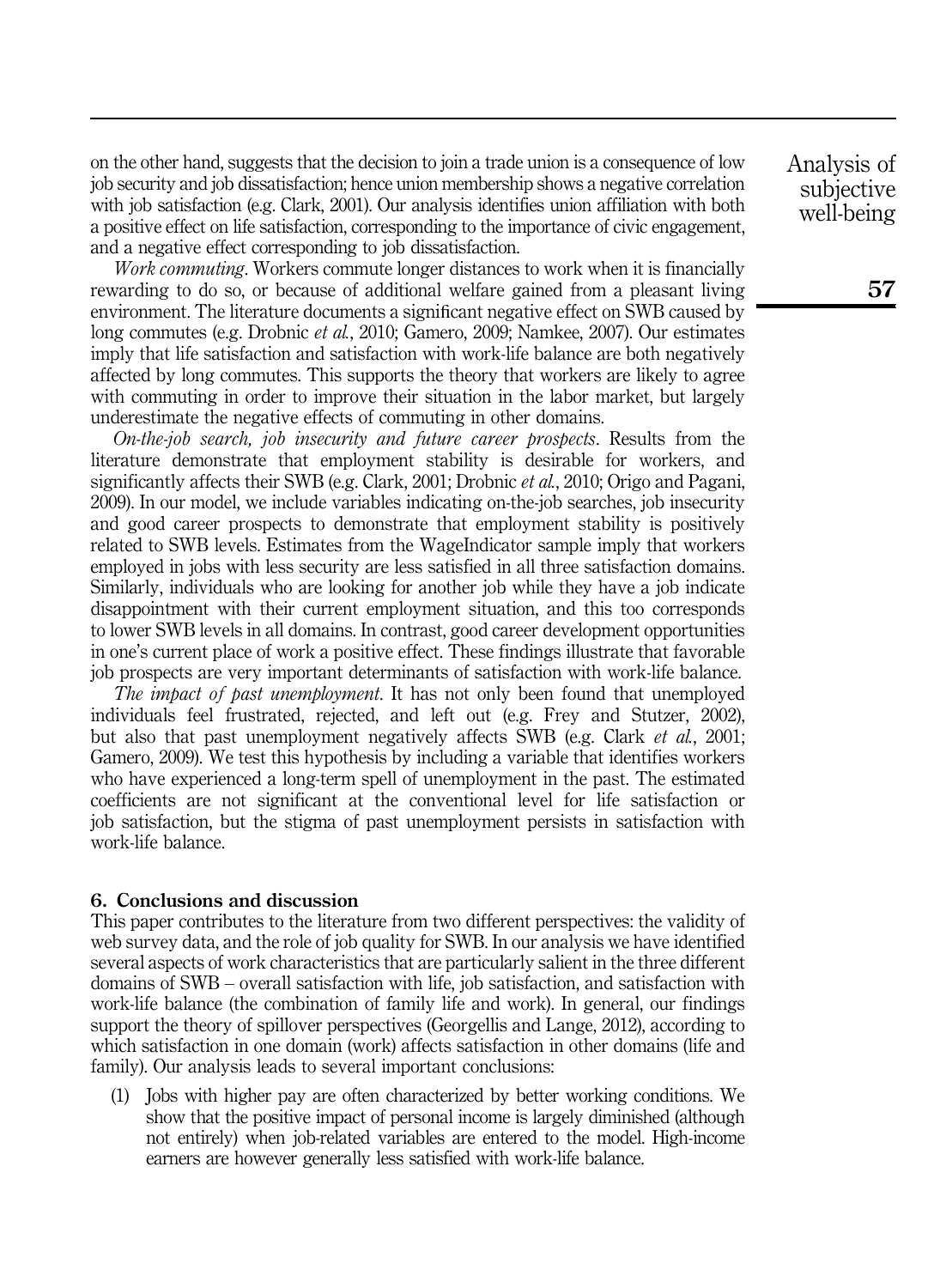- (2) Self-reported health appears to have the most important influence on SWB, with those in very bad health reporting by far the lowest levels of SWB. This result is robust to the inclusion of working conditions in the analysis.
	- (3) Our findings confirm a strong link between job insecurity and low well-being. Workers who deem that they will lose their job next year report lower satisfaction with life, with their job, and with their work-life balance.
	- (4) Conversely, good career development opportunities and job stability are positively correlated with satisfaction scores in all three domains.
	- (5) Our analysis suggests that certain job characteristics and working conditions, such as long working hours, irregular working schedules and long work commutes have strong detrimental effects on overall worker life quality. These findings confirm that workers largely underestimate the negative effects of commuting on the quality of their life when making decisions about commuting.
	- (6) Job characteristics such as occupation prestige and a proper skill match have a positive effect on life satisfaction and job satisfaction, but do not affect satisfaction with work-life balance.
	- (7) Past unemployment experience has a negative effect on satisfaction with worklife balance.

In the current context of globalization and constant technological change, social scientists should employ data generated on the internet in their analysis in order to benefit from the good quality of this type of data, and its ability to reflect socioeconomic processes. Although web survey data do also have drawbacks, these can be treated in tailored case-by-case approaches. In this paper, the findings obtained from a web survey sample are found to be very comparable to estimates obtained from a probabilistic sample, and consistent with the existing literature. We calibrate the web data sample with PSA weights to reduce its bias, and this also brings the estimated parameters closer to estimates from the reference sample. However, the application of PSA cannot be done universally, as is debated in the literature (Steinmetz *et al.*, 2014a). More explorations and cases studies like this one would contribute to the discussion on web data quality and data reliability for empirical research and statistical inference. The WageIndicator project opens diverse research opportunities both from the perspective of web survey methodology and in terms of exploring the survey content. As many non-reactive data are generated on the web, future research will very likely focus on the intersections and synergies between different types of web data that should be further explored to improve web data quality and knowledge. This can be facilitated through the existing multidisciplinary networking processes that are already proving efficient in providing methodological solutions to problems related to web data (Steinmetz et al., 2014b).

#### **Notes**

- 1. We refer to the voluntary web surveys data when samples are obtained from questionnaires posted on internet and answered by web-visitors voluntarily and to the probabilistic sample or traditional survey when participants are randomly selected according to a sample frame.
- 2. The Spanish web site www.tusalario.es was promoted at its creation through trade unions, media releases and particularly via search engine optimization, practices suggested by the design-based approach. Key words such as "compara tu salario" and "comparar salario" appear on the first Google search page.

IJM 36,1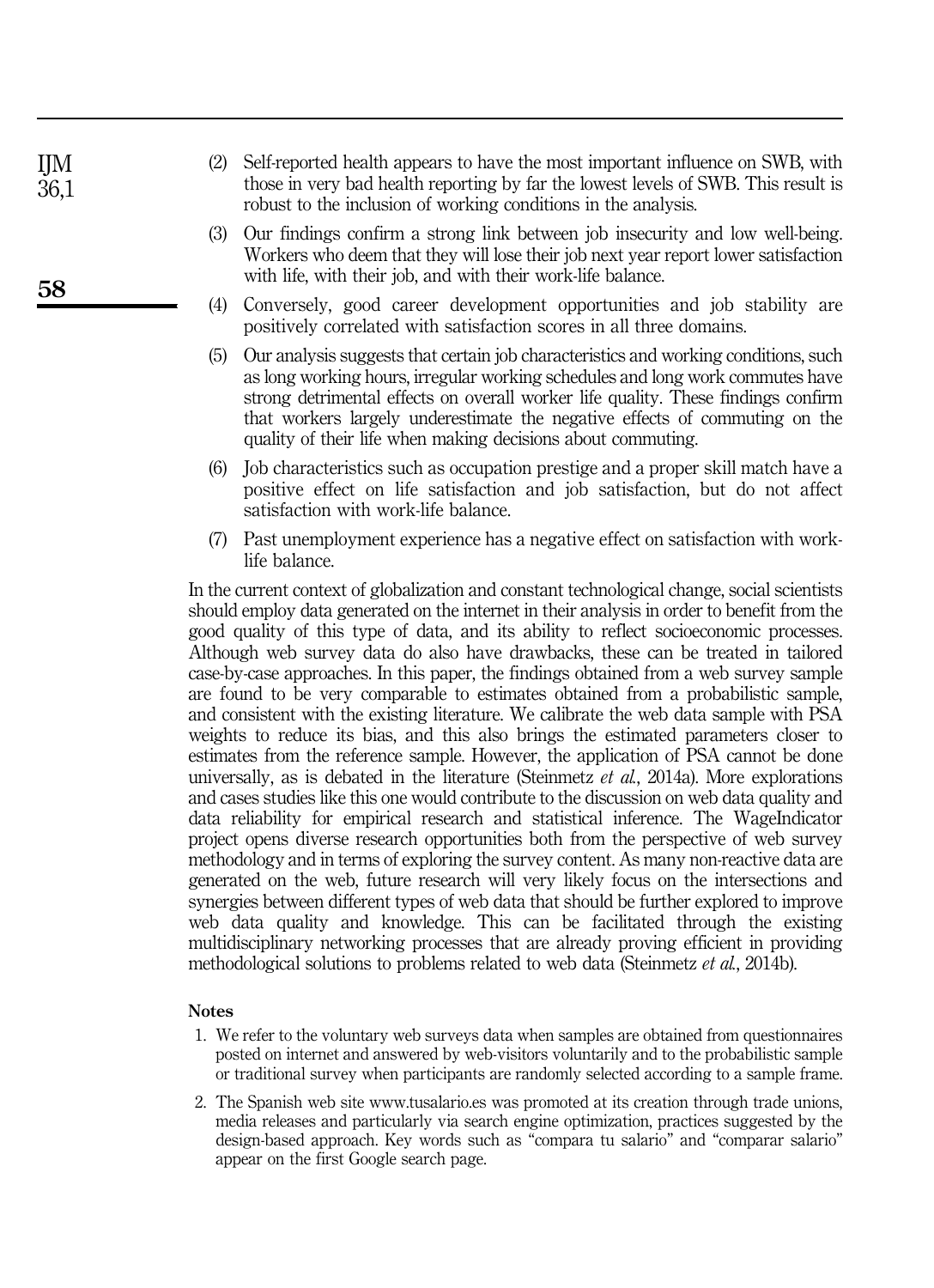- 3. Only a few countries organize household panel surveys in large numbers that are suitable for studying life-satisfaction determinants (e.g. Germany, the Netherlands, the UK, Australia and the USA). International evidence often relies on the European Social Survey, the European Quality of Life Survey, Eurobarometer and the World Values Surveys.
- 4. In 1999, the Spanish Ministry of Labor and Social Affairs initiated the Quality of Working Life Survey (ECTV). It was an annual representative survey of Spanish workers, which collected information about labor relations and quality of life in the workplace. The survey did not follow respondents over time and data collection was officially terminated in 2010.
- 5. De Leeuw (2008) suggests that information provided in self-administered questionnaires is more reliable than that obtained in interviewer-assisted surveys, especially when questions intrude on sensitive or private matters.
- 6. The subjective well-being is determined in both surveys by the question, "All things considered, how satisfied are you with your life as a whole nowadays?" Possible answers range from 1 to 10 where 1 stands for "Not satisfied at all" and 10 "completely satisfied". The scale in the ESS ranges from 0 to 10, and therefore zeros are replaced with ones (0.6 percent of the cases).
- 7. ESS includes information on net monthly household income banded into eleven categories. We include log income calculated using the mid-point of each income bracket (the same approach is adopted in Betz and Simpson, 2013). The WI sample includes information on individual gross monthly income.
- 8. See Table AII: the coefficient relating to permanent contracts is significant and has positive sign when other working conditions are not controlled.

#### References

- Álvarez, G. and Sinde-Cantorna, A.I. (2014), "Self-employment and job satisfaction: an empirical analysis", [International Journal of Manpower](http://www.emeraldinsight.com/action/showLinks?system=10.1108%2FIJM-11-2012-0169&isi=000341870400005), Vol. 35 No. 5, pp. 688-702.
- Angeles, L. (2010), "Children and life satisfaction", *[Journal of Happiness Studies](http://www.emeraldinsight.com/action/showLinks?crossref=10.1007%2Fs10902-009-9168-z&isi=000279592800009)*, Vol. 11 No. 4, pp. 523-538.
- Askitas, N. and Zimmermann, K.F. (2009), "Google econometrics and unemployment forecasting", [Applied Economics Quarterly](http://www.emeraldinsight.com/action/showLinks?crossref=10.3790%2Faeq.55.2.107), Vol. 55 No. 2, pp. 107-120.
- Askitas, N. and Zimmermann, K.F. (2015), "Health and well-being in the great recession", International Journal of Manpower.
- Badillo-Amador, L. and Vila, L.E. (2013), "Education and skill mismatches: wage and job satisfaction consequences", *International Journal of Manbower*, Vol. 34 No. 5, pp. 416-428.
- Becker, G.S. (1981), "Altruism in the family and selfishness in the market place", *[Economica](http://www.emeraldinsight.com/action/showLinks?crossref=10.2307%2F2552939&isi=A1981LF28800001)*, Vol. 48 No. 189, pp. 1-15.
- Bellou, A. (2014), "The impact of Internet diffusion on marriage rates: evidence from the broadband market", *[Journal of Population Economics](http://www.emeraldinsight.com/action/showLinks?crossref=10.1007%2Fs00148-014-0527-7&isi=000348641400001)*, Vol. 28 No. 2, pp. 265-297, available at: http://download.springer.com/static/pdf/968/art%253A10.1007%252Fs00148-014-0527- 7.pdf?auth66=1425635531\_0c71cb18e9a6580f83c389a5d3592d9d&ext=.pdf
- Betz, W. and Simpson, N.B. (2013), "The effects of international migration on the well-being of native populations in Europe", *IZA Journal of Migration*, Vol. 2 No. 12, pp. 1-21.
- Blanchflower, D.G. and Oswald, A.J. (2008), "Is well-being U-shaped over the life cycle?", [Social Science & Medicine](http://www.emeraldinsight.com/action/showLinks?crossref=10.1016%2Fj.socscimed.2008.01.030&isi=000255600900009), Vol. 66 No. 8, pp. 1733-1749.
- Caporale, G.M., Georgellis, Y., Tsitsianis, N. and Yin, Y.P. (2009), "Income and happiness across Europe: do reference values matter?", *[Journal of Economic Psychology](http://www.emeraldinsight.com/action/showLinks?crossref=10.1016%2Fj.joep.2008.06.004&isi=000263696000004)*, Vol. 30 No. 1, pp. 42-51.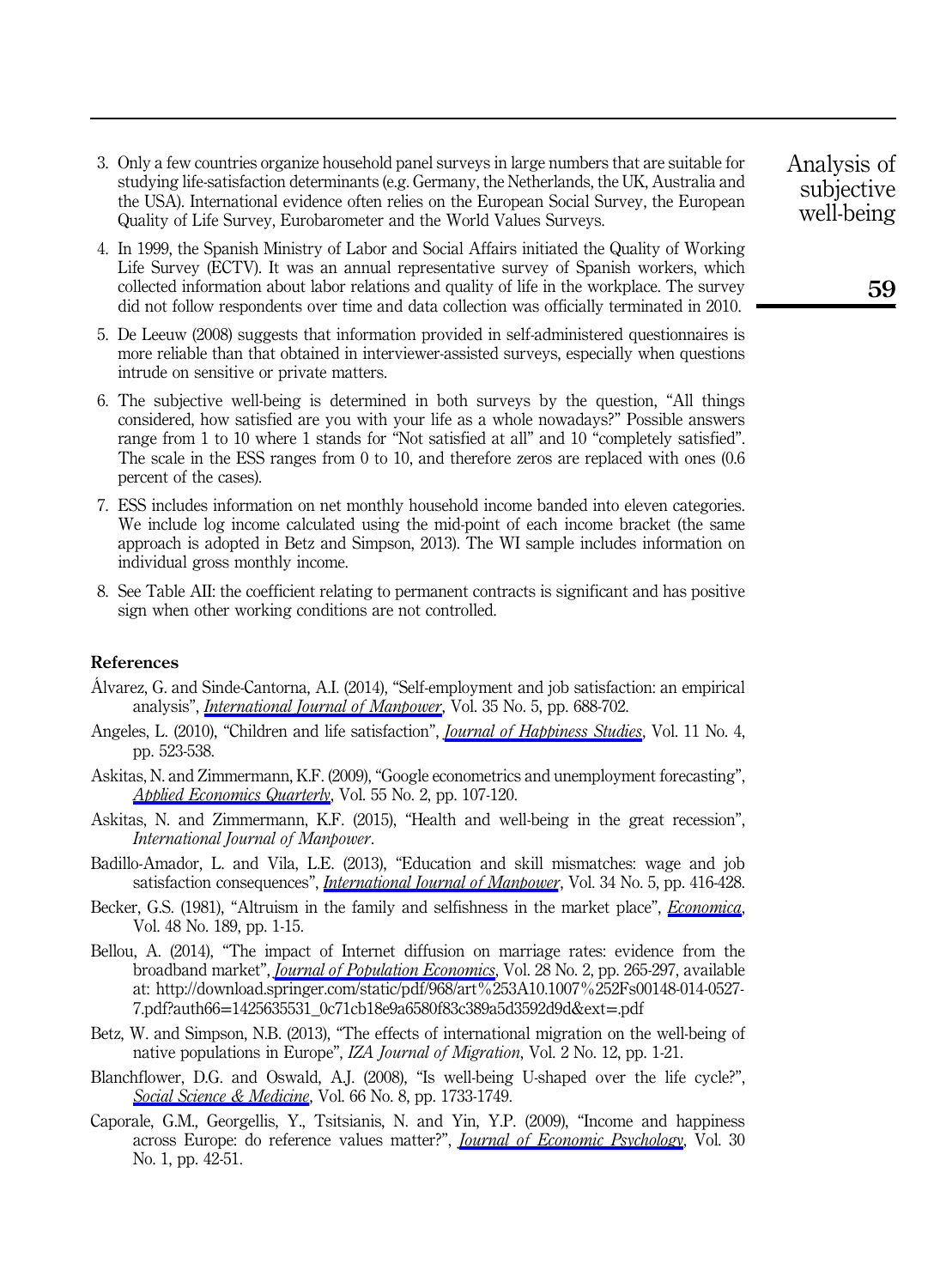| IJM<br>-36,1 | Choi, H. and Varian, H. (2012), "Predicting the present with google trends", <i>Economic Record</i> ,<br>Vol. 88 No. S1, pp. 2-9.                                                            |
|--------------|----------------------------------------------------------------------------------------------------------------------------------------------------------------------------------------------|
|              | Clark, A., Georgellis, Y. and Sanfey, P. (2001), "Scarring: the psychological impact of past<br>unemployment", <i>Economica</i> , Vol. 68 No. 270, pp. 221-241.                              |
|              | Clark, A., Oswald, A. and Warr, P. (1996), "Is job satisfaction U-shaped in age?", <i>Journal of</i><br><i><u>Occupational and Organizational Psychology</u></i> , Vol. 69 No. 1, pp. 57-81. |
| 60           | Clark, A.E. (1997). "Job satisfaction and gender: why are women so happy at work?". <i>Labour</i>                                                                                            |

- Clark, A.E. (1997), "Job satisfaction and gender: why are women so happy at work?", [Labour](http://www.emeraldinsight.com/action/showLinks?crossref=10.1016%2FS0927-5371%2897%2900010-9) [Economics](http://www.emeraldinsight.com/action/showLinks?crossref=10.1016%2FS0927-5371%2897%2900010-9), Vol. 4 No. 4, pp. 341-372.
- Clark, A.E. (2001), "What really matters in a job? Hedonic measurement using quit data", [Labour](http://www.emeraldinsight.com/action/showLinks?crossref=10.1016%2FS0927-5371%2801%2900031-8&isi=000168539500005) [Economics](http://www.emeraldinsight.com/action/showLinks?crossref=10.1016%2FS0927-5371%2801%2900031-8&isi=000168539500005), Vol. 8 No. 2, pp. 223-242.
- Couper, M. (2013), "Is the sky falling? New technology, changing media, and the future of surveys", [Survey Research Methods](http://www.emeraldinsight.com/action/showLinks?isi=000328484700001), Vol. 7 No. 3, pp. 145-156.
- Couper, M.P. (2000), "Review: web surveys: a review of issues and approaches", *[Public Opinion](http://www.emeraldinsight.com/action/showLinks?crossref=10.1086%2F318641&isi=000166841900004)* [Quarterly](http://www.emeraldinsight.com/action/showLinks?crossref=10.1086%2F318641&isi=000166841900004), Vol. 64 No. 4, pp. 464-494.
- Cuñado, J. and de Gracia, F.P. (2012), "Does education affect happiness? Evidence for Spain", [Social Indicators Research](http://www.emeraldinsight.com/action/showLinks?crossref=10.1007%2Fs11205-011-9874-x&isi=000305807300010), Vol. 108 No. 1, pp. 185-196.
- De Leeuw, E.D. (2008), "Choosing the method of data collection", in de Leeuw, E.D., Hox, J.J. and Dillman, D.A. (Eds), International Handbook of Survey Methodology, Taylor & Francis Group, New York, NY, pp. 113-135.
- Di Tella, R., MacCulloch, R.J. and Oswald, A.J. (2001), "Preferences over inflation and unemployment: evidence from surveys of happiness", *[American Economic Review](http://www.emeraldinsight.com/action/showLinks?crossref=10.1257%2Faer.91.1.335&isi=000167793400019)*, Vol. 91 No. 1, pp. 335-341.
- Diener, E., Suh, E.M., Lucas, R.E. and Smith, H.L. (1999), "Subjective well-being: three decades of progress", [Psychological Bulletin](http://www.emeraldinsight.com/action/showLinks?crossref=10.1037%2F0033-2909.125.2.276&isi=000078980900007), Vol. 125 No. 2, pp. 276-302.
- Drobnič, S., Beham, B. and Präg, P. (2010), "Good job, good life? Working conditions and quality of life in Europe", [Social Indicators Research](http://www.emeraldinsight.com/action/showLinks?crossref=10.1007%2Fs11205-010-9586-7&isi=000282510100002), Vol. 99 No. 2, pp. 205-225.
- Ferrer-i-Carbonell, A. and Frijters, P. (2004), "How important is methodology for the estimates of the determinants of happiness?", *[The Economic Journal](http://www.emeraldinsight.com/action/showLinks?crossref=10.1111%2Fj.1468-0297.2004.00235.x&isi=000222258400008)*, Vol. 114 No. 497, pp. 641-659.
- Ferrer-i-Carbonell, A. and van Praag, B.M.S. (2006), Insecurity in the Labor Market the Impact of the Type of Contract on Job Satisfaction in Spain and the Netherlands, Mimeo, Amsterdam.
- Ford, M.T., Heinen, B.A. and Langkamer, K.L. (2007), "Work and family satisfaction and conflict: a meta-analysis of cross-domain relations", *[Journal of Applied Psychology](http://www.emeraldinsight.com/action/showLinks?crossref=10.1037%2F0021-9010.92.1.57&isi=000243324000005)*, Vol. 92 No. 1, pp. 57-80.
- Frey, B.S. and Stutzer, A. (2002), "What can economists learn from happiness research?", *[Journal](http://www.emeraldinsight.com/action/showLinks?crossref=10.1257%2F002205102320161320&isi=000176322100002)* [of Economic Literature](http://www.emeraldinsight.com/action/showLinks?crossref=10.1257%2F002205102320161320&isi=000176322100002), Vol. 40 No. 2, pp. 402-435.
- Frey, B.S. and Stutzer, A. (2010), "Happiness and public choice", [Public Choice](http://www.emeraldinsight.com/action/showLinks?crossref=10.1007%2Fs11127-010-9681-y&isi=000280558200010), Vol. 144 Nos 3-4, pp. 557-573.
- Gamero, C. (2007), "Satisfacción laboral y tipo de contrato en España", Investigaciones Económicas, Vol. 31 No. 3, pp. 415-444.
- Gamero, C. (2009), "Job satisfaction and on-the-job search: a theoretical and empirical approach", Revista de Economía Laboral, Vol. 6 No. 1, pp. 35-54.
- Gamero, C. (2010), "Satisfacción laboral de los asalariados inmigrantes", Revista de Economía Aplicada, Vol. 18 No. 54, pp. 33-56.
- Ganzeboom, H.B.G. and Treiman, D.J. (2003), "Three internationally standardised measures for comparative research on occupational status", in [Hoffmeyer-Zlotnik, J.H. and Wolf, C. \(Eds\)](http://www.emeraldinsight.com/action/showLinks?crossref=10.1007%2F978-1-4419-9186-7_9) [Advances in Cross-National Comparison](http://www.emeraldinsight.com/action/showLinks?crossref=10.1007%2F978-1-4419-9186-7_9), Kluwer Academic, New York, NY, pp. 159-193.
- Garcia-Serrano, C. (2009), "Job satisfaction, union membership and collective bargaining", **[European Journal of Industrial Relations](http://www.emeraldinsight.com/action/showLinks?crossref=10.1177%2F0959680108100167&isi=000263774800006), Vol. 15 No. 1, pp. 91-111.**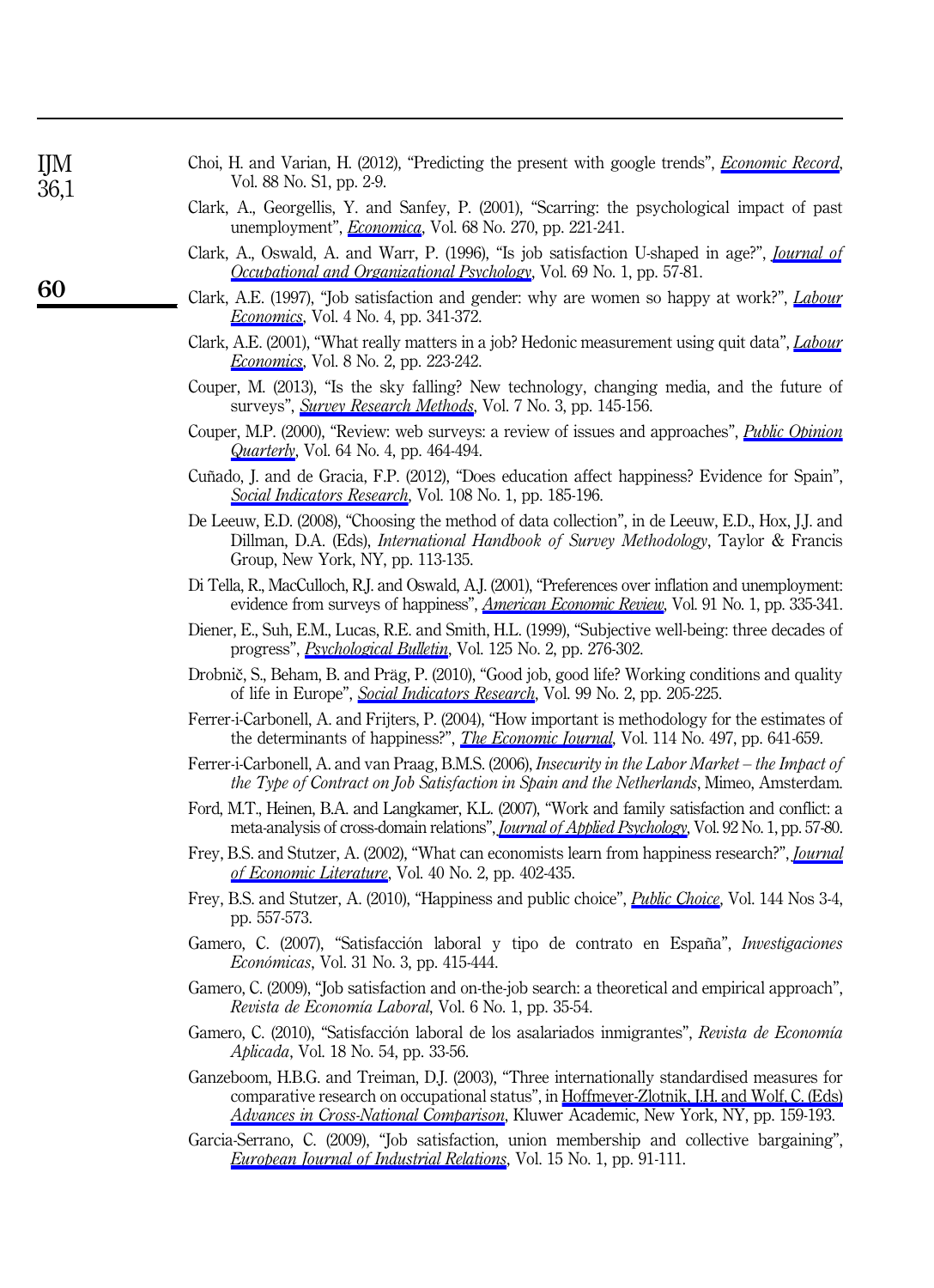- Gardner, J. and Oswald, A.J. (2006), "Do divorcing couples become happier by breaking up?", [Journal of the Royal Statistical Society](http://www.emeraldinsight.com/action/showLinks?crossref=10.1111%2Fj.1467-985X.2006.00403.x&isi=000235333700009), Vol. 169 No. 2, pp. 319-336.
- Georgellis, Y. and Lange, T. (2012), "Traditional versus secular values and the job-life satisfaction relationship across Europe", *[British Journal of Management](http://www.emeraldinsight.com/action/showLinks?crossref=10.1111%2Fj.1467-8551.2011.00753.x&isi=000311389700001)*, Vol. 23 No. 4, pp. 437-454.
- Graham, C. and Chattopadhyay, S. (2013), "Gender and well-being around the world", [International Journal of Happiness and Development](http://www.emeraldinsight.com/action/showLinks?crossref=10.1504%2FIJHD.2013.055648), Vol. 1 No. 2, pp. 212-232.
- Kahneman, D. and Krueger, A.B. (2006), "Developments in the measurement of subjective well-being", *[Journal of Economic Perspectives](http://www.emeraldinsight.com/action/showLinks?crossref=10.1257%2F089533006776526030&isi=000236639000001)*, Vol. 20 No. 1, pp. 3-24.
- Layard, R. (2005), "Rethinking public economics: the implications of rivalry and habit", [Economics and Happiness: Framing the Analysis](http://www.emeraldinsight.com/action/showLinks?crossref=10.1093%2F0199286280.003.0006), Oxford University Press, Oxford and New York, NY, pp. 147-169.
- Lee, S. and Valliant, R. (2009), "Estimation for volunteer panel web surveys using propensity score adjustment and calibration adjustment", [Sociological Methods & Research](http://www.emeraldinsight.com/action/showLinks?crossref=10.1177%2F0049124108329643&isi=000263482500003), Vol. 37 No. 3, pp. 319-343.
- Longhi, S. (2014), "Cultural diversity and subjective well-being", IZA Journal of Migration, Vol. 3 No. 13, pp. 1-19.
- McNamara, T.K., Pitt-Catsouphes, M., Matz-Costa, C., Brown, M. and Valcour, M. (2013), "Across the continuum of satisfaction with work-family balance: work hours, flexibility-fit, and work-family culture", [Social Science Research](http://www.emeraldinsight.com/action/showLinks?crossref=10.1016%2Fj.ssresearch.2012.10.002&isi=000315016700003), Vol. 42 No. 2, pp. 283-298.
- Millán, J., Hessels, J., Thurik, R. and Aguado, R. (2013), "Determinants of job satisfaction: a European comparison of self-employed and paid employees", [Small Business Economics](http://www.emeraldinsight.com/action/showLinks?crossref=10.1007%2Fs11187-011-9380-1&isi=000314697900010), Vol. 40 No. 3, pp. 651-670.
- Muñoz Bustillo, R.M. de and de Pedraza, P. (2010), "Determinants of job insecurity in five European countries", *[European Journal of Industrial Relations](http://www.emeraldinsight.com/action/showLinks?crossref=10.1177%2F0959680109355306&isi=000274724500001)*, Vol. 16 No. 1, pp. 5-20.
- Namkee, A. (2007), Value of Intangible Job Characteristics in Workers' Job and Life Satisfaction: How Much are They Worth?, Madrid, Fedea.
- OECD (2012), How's Life? Measuring Well-Being, OECD, Paris.
- Origo, F. and Pagani, L. (2009), "Flexicurity and job satisfaction in Europe: the importance of perceived and actual job stability for well-being at work", *[Labour Economics](http://www.emeraldinsight.com/action/showLinks?crossref=10.1016%2Fj.labeco.2009.02.003&isi=000270163200008)*, Vol. 16 No. 5, pp. 547-555.
- Oswald, A. (2002), Are You Happy at Work? Job Satisfaction and Work-Life Balance in the US and Europe, Warwick University Mimeo.
- Otrachshenko, V. and Popova, O. (2014), "Life (Dis) satisfaction and decision to migrate: evidence from central and eastern Europe", *[The Journal of Socio-Economics](http://www.emeraldinsight.com/action/showLinks?crossref=10.1016%2Fj.socec.2013.09.008)*, Vol. 48 No. 1, pp. 40-49.
- Pedraza, P. de, Tijdens, K., de Bustillo, R.M. and Steinmetz, S. (2010), "A Spanish continuous volunteer web survey: sample bias, weighting and efficiency", Revista Española de Investigaciones Sociológicas, Vol. 131 No. 1, pp. 109-130.
- Reips, U.D. (2006), "Web-based methods", in Eid, M. and Diener, E. (Eds), *[Handbook of Multimethod](http://www.emeraldinsight.com/action/showLinks?crossref=10.1037%2F11383-006)* [Measurement in Psychology](http://www.emeraldinsight.com/action/showLinks?crossref=10.1037%2F11383-006), American Psychological Association, Washington, DC, pp. 73-85.
- Schonlau, M., Van Soest, A., Kapteyn, A. and Couper, M. (2009), "Selection bias in web surveys and the use of propensity scores", [Sociological Methods & Research](http://www.emeraldinsight.com/action/showLinks?crossref=10.1177%2F0049124108327128&isi=000263482500002), Vol. 37 No. 3, pp. 291-318.
- Steinmetz, S. et al. (2014b), "Innovation and quality in web-based data collection", International Journal of Internet Science, Vol. 9 No. 1, pp. 64-71.
- Steinmetz, S., Bianchi, A., Tijdens, K. and Biffignandi, S. (2014a), "Improving web survey quality", in [Callegaro, M., Baker, M., Bethlehem, J., Göritz, A.S., Krosnick, J.A. and Lavrakas, J.P. \(Eds\),](http://www.emeraldinsight.com/action/showLinks?crossref=10.1002%2F9781118763520.ch12) [A Data Quality Perspective](http://www.emeraldinsight.com/action/showLinks?crossref=10.1002%2F9781118763520.ch12), John Wiley & Sons Ltd, New York, NY, pp. 273-298.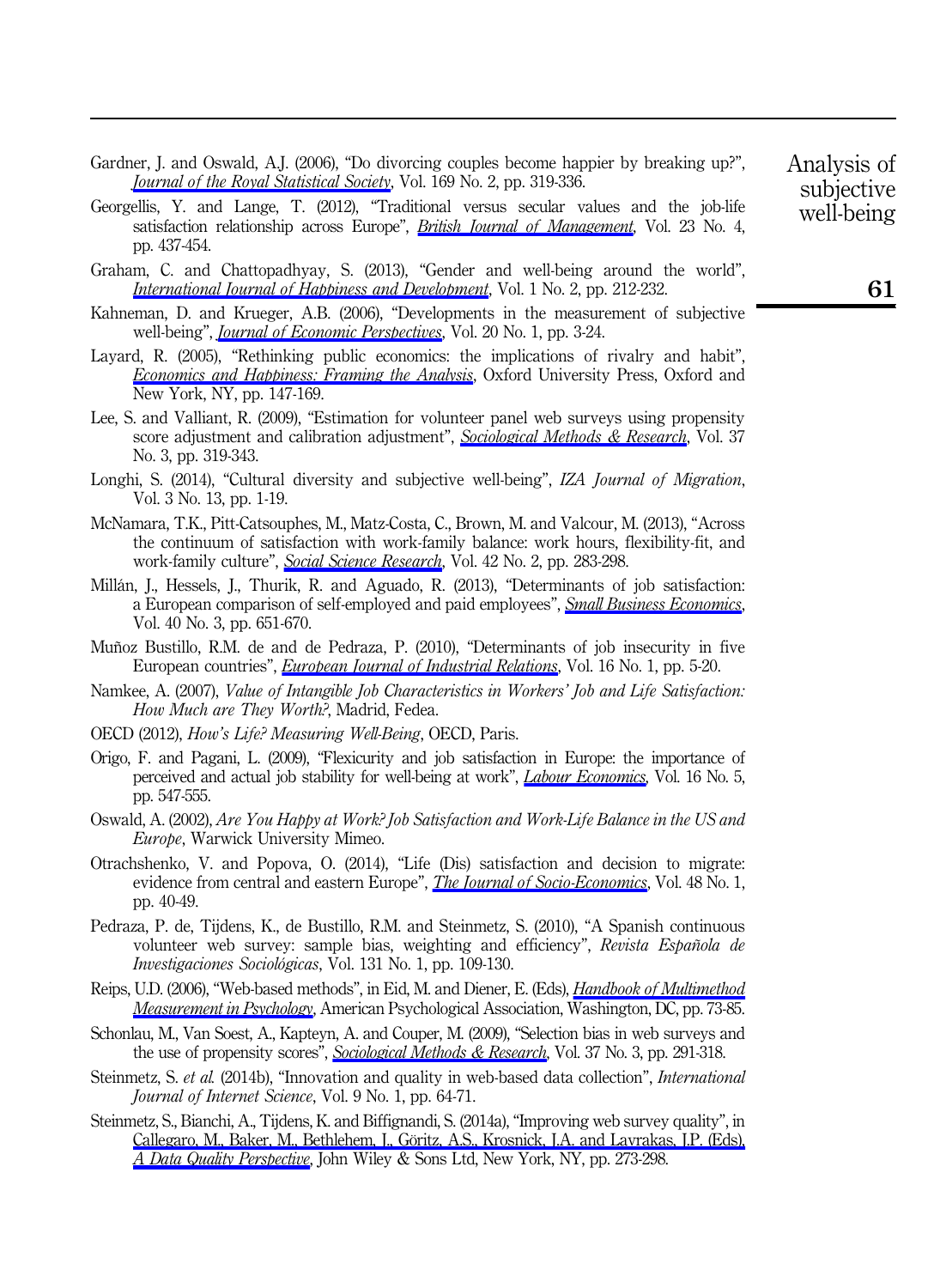| IJM<br>36,1 | Stevenson, B. and Wolfers, J. (2009), "The paradox of declining female happiness", <i>American</i><br><i>Economic Journal: Economic Policy, Vol. 1 No. 2, pp. 190-225.</i>                                            |
|-------------|-----------------------------------------------------------------------------------------------------------------------------------------------------------------------------------------------------------------------|
|             | Stutzer, A. and Frey, B.S. (2006), "Does marriage make people happy, or do happy people get<br>married?", <i>Journal of Socio-Economics</i> , Vol. 35 No. 2, pp. 326-347.                                             |
|             | Tijdens, K., Zijl, S. van Williams, M.H., Klaveren, M. and Steinmetz, S. (2010), <i>Codebook and</i><br><i>Explanatory Note on the WageIndicator Dataset, Mimeo, AIAS, Amsterdam.</i>                                 |
| 62          | Valcour, M. (2007), "Work-based resources as moderators of the relationship between work hours<br>and satisfaction with work-family balance", <i>Journal of Abblied Psychology</i> , Vol. 92 No. 6,<br>pp. 1512-1523. |

Yeager, D.S., Krosnick, J.a., Chang, L., Javitz, H.S., Levendusky, M.S., Simpser, A. and Wang, R. (2011), "Comparing the accuracy of RDD telephone surveys and internet surveys conducted with probability and non-probability samples", *[Public Opinion Quarterly](http://www.emeraldinsight.com/action/showLinks?crossref=10.1093%2Fpoq%2Fnfr020&isi=000296630500005)*, Vol. 75 No. 4, pp. 709-747.

#### Corresponding author

Dr Martin Guzi can be contacted at: martin.guzi@econ.muni.cz

#### Appendix

|                        | ESS<br>(1) |      | WI with PSA<br>(2) | WI<br>(3) |      |
|------------------------|------------|------|--------------------|-----------|------|
|                        | Mean       | SD   | Mean               | Mean      | SD.  |
| Satisfaction with life | 7.36       | 1.76 | 6.77               | 6.79      | 1.80 |
| Female                 | 0.48       | 0.50 | 0.40               | 0.44      | 0.50 |
| Edu: primary           | 0.51       | 0.50 | 0.43               | 0.21      | 0.40 |
| Edu: secondary         | 0.26       | 0.44 | 0.24               | 0.25      | 0.43 |
| Edu: tertiary          | 0.23       | 0.42 | 0.33               | 0.54      | 0.50 |
| Single                 | 0.31       | 0.46 | 0.38               | 0.53      | 0.50 |
| Married                | 0.61       | 0.49 | 0.55               | 0.42      | 0.49 |
| Divorced               | 0.07       | 0.25 | 0.06               | 0.04      | 0.20 |
| Widowed                | 0.02       | 0.13 | 0.01               | 0.00      | 0.06 |
| Age 18-24              | 0.10       | 0.30 | 0.11               | 0.08      | 0.27 |
| Age 25-34              | 0.25       | 0.43 | 0.25               | 0.53      | 0.50 |
| Age 35-44              | 0.28       | 0.45 | 0.28               | 0.27      | 0.45 |
| Age 45-54              | 0.23       | 0.42 | 0.25               | 0.10      | 0.31 |
| Age 55-64              | 0.15       | 0.35 | 0.11               | 0.02      | 0.13 |
| Health: excellent      | 0.20       | 0.40 | 0.31               | 0.28      | 0.45 |
| Health: good           | 0.51       | 0.50 | 0.29               | 0.33      | 0.47 |
| Health: poor           | 0.24       | 0.43 | 0.23               | 0.24      | 0.42 |
| Health: very poor      | 0.06       | 0.23 | 0.16               | 0.15      | 0.35 |
| Foreign-born           | 0.07       | 0.25 | 0.06               | 0.07      | 0.26 |
| Self-employed          | 0.15       | 0.36 | 0.00               | 0.01      | 0.07 |
| Log income             | 7.45       | 0.58 | 7.32               | 7.37      | 0.58 |
| Permanent contract     | 0.54       | 0.50 | 0.78               | 0.77      | 0.42 |
| Working hours $>40$    | 0.39       | 0.49 | 0.16               | 0.13      | 0.34 |

Notes: Samples are limited to employed individuals 18-65 years old. WageIndicator with PSA in Column 2 presents the WageIndicator sample after implementing propensity score adjustment weights. In the ESS, information on net monthly income at the household level is calculated using the mid-point of each income bracket. The WageIndicator data includes information about individual gross monthly income

Table AI.

Sources: The European Social Survey (ESS) 2005-2011, Wage Indicator (WageIndicator) 2005-2011 Descriptive statistics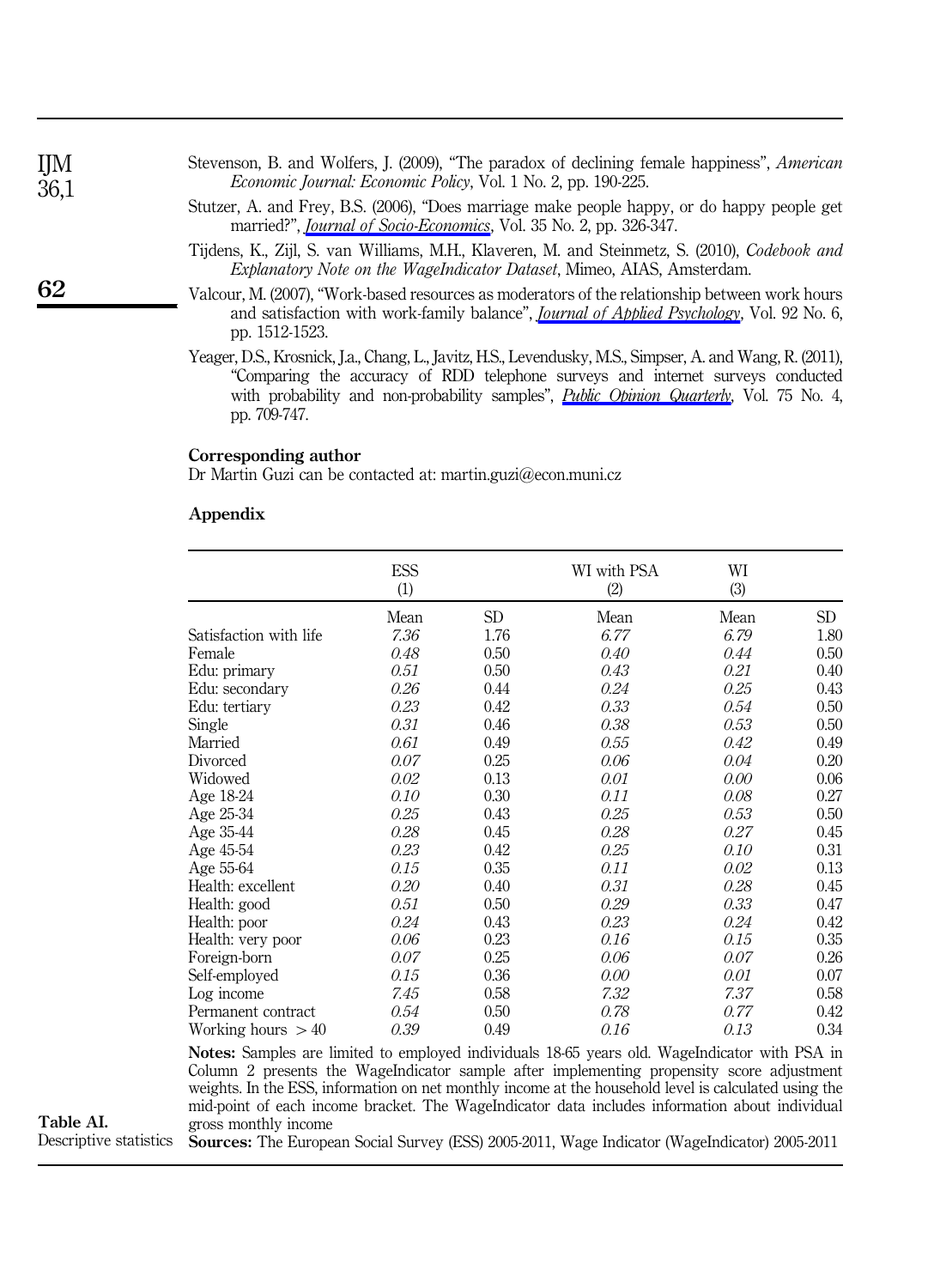|                                                                  | <b>ESS</b><br>(1)     | WI with PSA<br>(2)                                                                                      | WI<br>(3)             | Analysis of<br>subjective |
|------------------------------------------------------------------|-----------------------|---------------------------------------------------------------------------------------------------------|-----------------------|---------------------------|
| Female                                                           | 0.076                 | 0.049                                                                                                   | $0.042*$              | well-being                |
|                                                                  | (0.060)               | (0.054)                                                                                                 | (0.025)               |                           |
| Edu: secondary                                                   | $-0.137*$             | $-0.042$                                                                                                | $0.059^{\ast}$        |                           |
|                                                                  | (0.073)               | (0.061)                                                                                                 | (0.035)               |                           |
| Edu: tertiary                                                    | $-0.047$              | 0.045                                                                                                   | $0.139***$            | 63                        |
|                                                                  | (0.080)               | (0.056)                                                                                                 | (0.033)               |                           |
| Married                                                          | $0.527***$            | 0.473***                                                                                                | $0.474***$            |                           |
|                                                                  | (0.079)               | (0.056)                                                                                                 | (0.028)               |                           |
| Divorced                                                         | $-0.275**$            | 0.182                                                                                                   | $0.11*$               |                           |
|                                                                  | (0.135)               | (0.118)                                                                                                 | (0.063)               |                           |
| Widowed                                                          | $-0.363$              | 0.141                                                                                                   | $-0.07$               |                           |
|                                                                  | (0.234)               | (0.345)                                                                                                 | (0.204)               |                           |
| Age 15-24                                                        | Ref.                  | Ref.                                                                                                    | Ref.                  |                           |
| Age 25-34                                                        | $-0.248**$            | $-0.228***$                                                                                             | $-0.168***$           |                           |
|                                                                  | (0.115)               | (0.080)                                                                                                 | (0.047)               |                           |
| Age 35-44                                                        | $-0.455***$           | $-0.433***$                                                                                             | $-0.457***$           |                           |
|                                                                  | (0.125)               | (0.092)                                                                                                 | (0.053)               |                           |
| Age 45-54                                                        | $-0.551***$           | $-0.462***$                                                                                             | $-0.42***$            |                           |
|                                                                  | (0.133)               | (0.110)                                                                                                 | (0.063)               |                           |
| Age 55-64                                                        | $-0.359**$            | $-0.198$                                                                                                | $-0.196*$             |                           |
|                                                                  | (0.144)               | (0.162)                                                                                                 | (0.102)               |                           |
| Health excellent                                                 | Ref.                  | Ref.                                                                                                    | Ref.                  |                           |
| Health good                                                      | $-0.343***$           | $-0.498***$                                                                                             | $-0.509***$           |                           |
|                                                                  | (0.077)               | (0.056)                                                                                                 | (0.030)               |                           |
| Health poor                                                      | $-0.731***$           | $-1.124***$                                                                                             | $-1.109***$           |                           |
|                                                                  | (0.091)               | (0.065)                                                                                                 | (0.033)               |                           |
| Health very poor                                                 | $-1.311***$           | $-1.769***$                                                                                             | $-1.785***$           |                           |
|                                                                  | (0.143)               | (0.089)                                                                                                 | (0.038)               |                           |
| Foreign-born                                                     | $-0.029$              | 0.08                                                                                                    | 0.062                 |                           |
|                                                                  | (0.116)               | (0.083)                                                                                                 | (0.046)               |                           |
| Self-employed                                                    | $0.207**$             | $-0.064$                                                                                                | 0.127                 |                           |
|                                                                  |                       |                                                                                                         |                       |                           |
|                                                                  | (0.095)<br>$0.347***$ | (0.318)<br>$0.275***$                                                                                   | (0.170)<br>$0.316***$ |                           |
| Log income                                                       |                       |                                                                                                         |                       |                           |
|                                                                  | (0.056)               | (0.056)                                                                                                 | (0.024)               |                           |
| Permanent contract                                               | $0.353***$            | 0.045                                                                                                   | $0.048*$              |                           |
|                                                                  | (0.070)               | (0.057)                                                                                                 | (0.030)               |                           |
| Works $>40$ hrs                                                  | $-0.031$              | $-0.292***$                                                                                             | $-0.263***$           |                           |
|                                                                  | (0.061)               | (0.074)                                                                                                 | (0.035)               |                           |
| Constant                                                         | 4.997***              | $5.261***$                                                                                              | 4.902***              |                           |
|                                                                  | (0.441)               | (0.397)                                                                                                 | (0.172)               | Table AII.                |
| $\mathbb{R}^2$                                                   | 0.101                 | 0.14                                                                                                    | 0.152                 | Life satisfaction         |
| $\boldsymbol{n}$                                                 | 3,445                 | 20,095                                                                                                  | 20,095                | equations: a              |
|                                                                  |                       | Notes: The dependent variable is life satisfaction. OLS estimates are presented with standard errors in |                       | comparison of             |
|                                                                  |                       | parenthesis. See also notes to Table AI. All models include regional and year fixed effects. *.**,      |                       | the ESS and               |
| ***Significante at the 10, 5, and 1 percent levels, respectively |                       |                                                                                                         |                       | WageIndicator             |

Sources: The European Social Survey (ESS) 2005-2011, Wage Indicator (WageIndicator) 2005-2011

WageIndicator surveys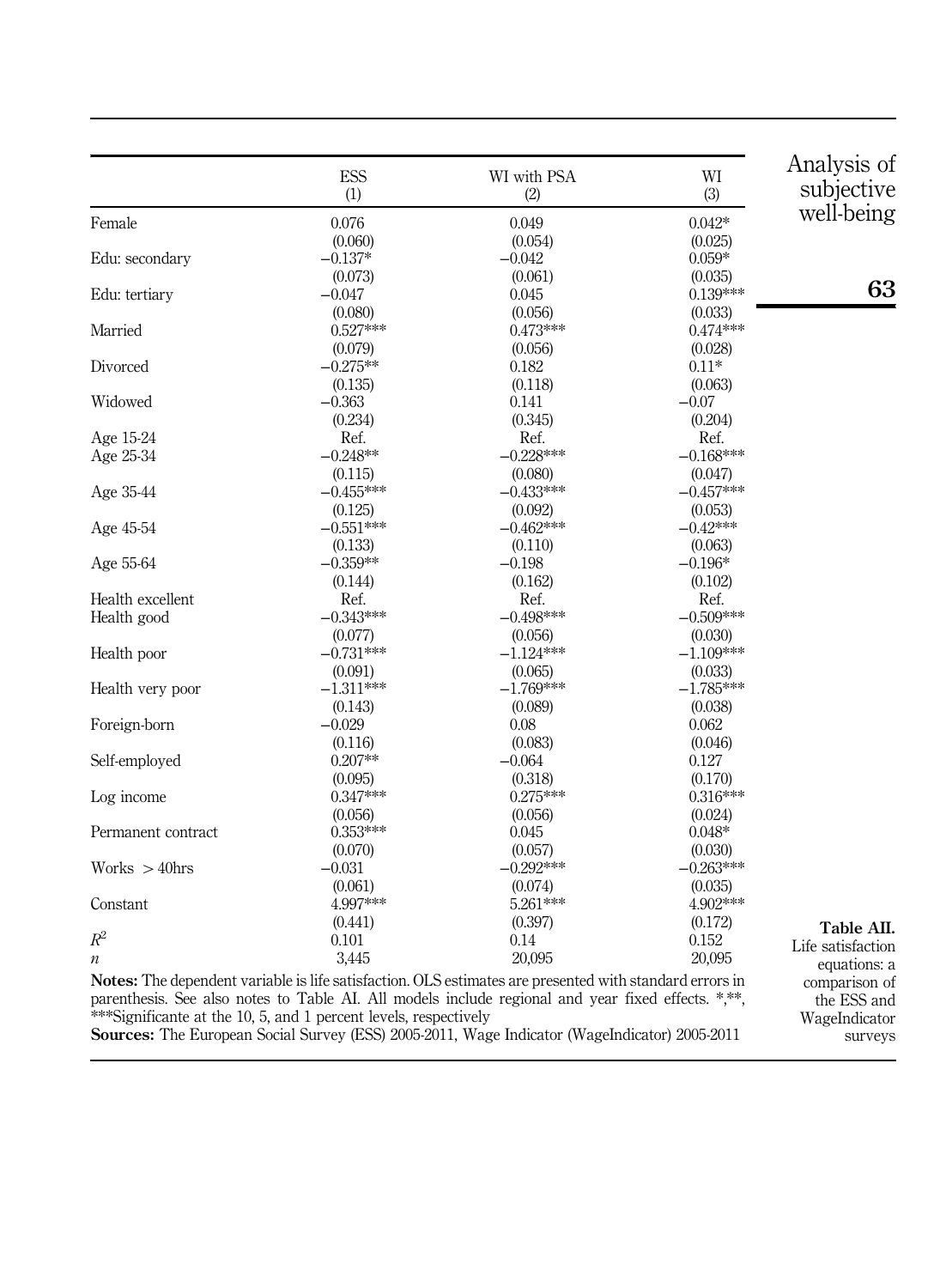| ИM<br>36,1                         |                                      |                    |                               |                     |                              |                | Satisfaction with work  |
|------------------------------------|--------------------------------------|--------------------|-------------------------------|---------------------|------------------------------|----------------|-------------------------|
|                                    |                                      | (1)                | Satisfaction with life<br>(2) | (3)                 | Satisfaction with job<br>(4) | (5)            | and family<br>(6)       |
|                                    | Female                               | 0.018              | 0.035                         | 0.038               | $0.07**$                     | $-0.167***$    | $-0.184***$             |
|                                    |                                      | 0.055              | 0.053                         | 0.037               | 0.033                        | 0.036          | 0.034                   |
| 64                                 | Edu: primary                         | Ref.<br>$-0.052$   | Ref.<br>0.004                 | Ref.<br>$-0.014$    | Ref.<br>$0.072*$             | Ref.<br>0.025  | Ref.<br>0.005           |
|                                    | Edu: secondary                       | 0.062              | 0.062                         | 0.042               | 0.039                        | 0.04           | 0.04                    |
|                                    | Edu: tertiary                        | 0.005              | 0.083                         | 0.024               | $0.13***$                    | 0.057          | 0.037                   |
|                                    |                                      | $0.06\,$           | 0.066                         | 0.041               | 0.04                         | 0.041          | 0.042                   |
|                                    | Single                               | Ref.               | Ref.                          | Ref.                | Ref.                         | Ref.           | Ref.                    |
|                                    | Married                              | $0.531***$         | $0.536***$                    | 0                   | $\mathbf{0}$                 | 0.084          | $0.102*$                |
|                                    |                                      | 0.09               | 0.085                         | 0.06                | 0.054                        | 0.059          | 0.057                   |
|                                    | Living with partner                  | $0.347***$         | $0.387***$                    | $-0.057$            | $-0.01$                      | $-0.021$       | 0.002                   |
|                                    |                                      | 0.082              | 0.079                         | 0.057               | 0.049                        | 0.056          | 0.054                   |
|                                    | Divorced                             | $0.358***$         | $0.398***$                    | 0.062               | 0.093                        | 0.019          | 0.055                   |
|                                    |                                      | 0.135              | 0.131                         | 0.086               | 0.078                        | 0.084          | 0.08                    |
|                                    | Widowed                              | 0.289              | 0.253                         | 0.177               | 0.113                        | $0.326*$       | 0.338**                 |
|                                    |                                      | 0.373              | 0.362                         | 0.262               | 0.235                        | 0.174          | 0.162                   |
|                                    | Age 15-24                            | Ref.               | Ref.                          | Ref.                | Ref.                         | Ref.           | Ref.                    |
|                                    | Age 25-34                            | $-0.267***$        | $-0.219***$                   | $-0.127**$          | $-0.015$                     | $-0.096$       | $-0.082$                |
|                                    |                                      | 0.082              | 0.079                         | 0.06                | 0.048                        | 0.059          | 0.054                   |
|                                    | Age 35-44                            | $-0.449***$        | $-0.395***$                   | $-0.12*$            | 0.021                        | $-0.029$       | $-0.04$                 |
|                                    |                                      | 0.096              | 0.093                         | 0.068               | 0.057                        | 0.067          | 0.064                   |
|                                    | Age 45-54                            | $-0.44***$         | $-0.432***$                   | $-0.007$            | $0.114*$                     | $0.222***$     | $0.158**$               |
|                                    |                                      | 0.114              | 0.113                         | 0.079               | 0.068                        | 0.078          | 0.076                   |
|                                    | Age 55-64                            | $-0.213$           | $-0.189$                      | $-0.065$            | 0.024                        | $0.334***$     | $0.258**$               |
|                                    |                                      | 0.165              | 0.157                         | 0.117               | 0.109                        | 0.103          | 0.105                   |
|                                    | Health excellent                     | Ref.               | Ref.                          | Ref.                | Ref.                         | Ref.           | Ref.                    |
|                                    | Health good                          | $-0.498***$        | $-0.523***$                   | $-0.091**$          | $-0.118***$                  | $-0.402***$    | $-0.403***$             |
|                                    |                                      | 0.056              | 0.054                         | 0.041               | 0.037                        | 0.039          | 0.037                   |
|                                    | Health poor                          | $-1.118***$        | $-1.073***$                   | $-0.386***$         | $-0.343***$                  | $-0.72***$     | $-0.66***$              |
|                                    |                                      | 0.065              | 0.062                         | 0.045               | 0.041                        | 0.044          | 0.042                   |
|                                    | Health very poor                     | $-1.745***$        | $-1.641***$                   | $-0.816***$         | $-0.713***$                  | $-1.235***$    | $-1.147***$             |
|                                    |                                      | 0.09               | 0.087                         | 0.056               | 0.054                        | 0.056          | 0.056                   |
|                                    | Foreign-born                         | $0.147*$           | $0.191**$                     | 0.044               | 0.046                        | $-0.032$       | 0.054                   |
|                                    |                                      | 0.085              | 0.083                         | 0.068               | 0.063                        | 0.057          | 0.057                   |
|                                    | Self-employed                        | $-0.133$           | $-0.079$                      | $0.594***$          | $0.338*$<br>0.194            | $-0.122$       | $-0.237$                |
|                                    |                                      | 0.32<br>$0.006***$ | 0.342<br>0.003                | 0.154<br>$0.008***$ | $0.004***$                   | 0.187<br>0.001 | 0.214<br>$\overline{0}$ |
|                                    | Occupation prestige                  | 0.002              | 0.002                         | 0.001               | 0.001                        | 0.001          | 0.001                   |
|                                    | Log personal income                  | $0.248***$         | $0.127**$                     | $0.264***$          | $0.085**$                    | $-0.035$       | $-0.068*$               |
|                                    |                                      | 0.058              | 0.059                         | 0.038               | 0.037                        | 0.036          | 0.037                   |
|                                    | Main household earner                | $-0.12**$          | $-0.123**$                    | 0.023               | 0.02                         | $-0.087**$     | $-0.062*$               |
|                                    |                                      | 0.058              | 0.055                         | 0.04                | 0.035                        | 0.036          | 0.034                   |
|                                    | Lives with child aged 0-5y           | 0.071              | 0.047                         | 0.025               | $\rm 0.02$                   | $-0.089**$     | $-0.113***$             |
|                                    |                                      | 0.056              | 0.055                         | 0.046               | 0.041                        | 0.04           | 0.04                    |
|                                    | Lives with child aged $6-17y$ -0.107 |                    | $-0.123*$                     | 0.013               | $-0.019$                     | $-0.037$       | $-0.05$                 |
|                                    |                                      | 0.069              | 0.065                         | 0.045               | 0.04                         | 0.046          | 0.044                   |
|                                    | House owner                          | $0.319***$         | $0.289***$                    | $0.079*$            | 0.056                        | $0.18***$      | $0.151***$              |
| Table AIII.                        |                                      | 0.065              | 0.061                         | 0.043               | 0.038                        | 0.04           | 0.039                   |
| Satisfaction<br>equations: factors | Lives with parents                   | $-0.116$           | $-0.072$                      | $0.008\,$           | 0.032                        | $-0.085$       | $-0.04$                 |
| determining job                    |                                      |                    |                               |                     |                              |                |                         |
| quality                            |                                      |                    |                               |                     |                              |                | (continued)             |
|                                    |                                      |                    |                               |                     |                              |                |                         |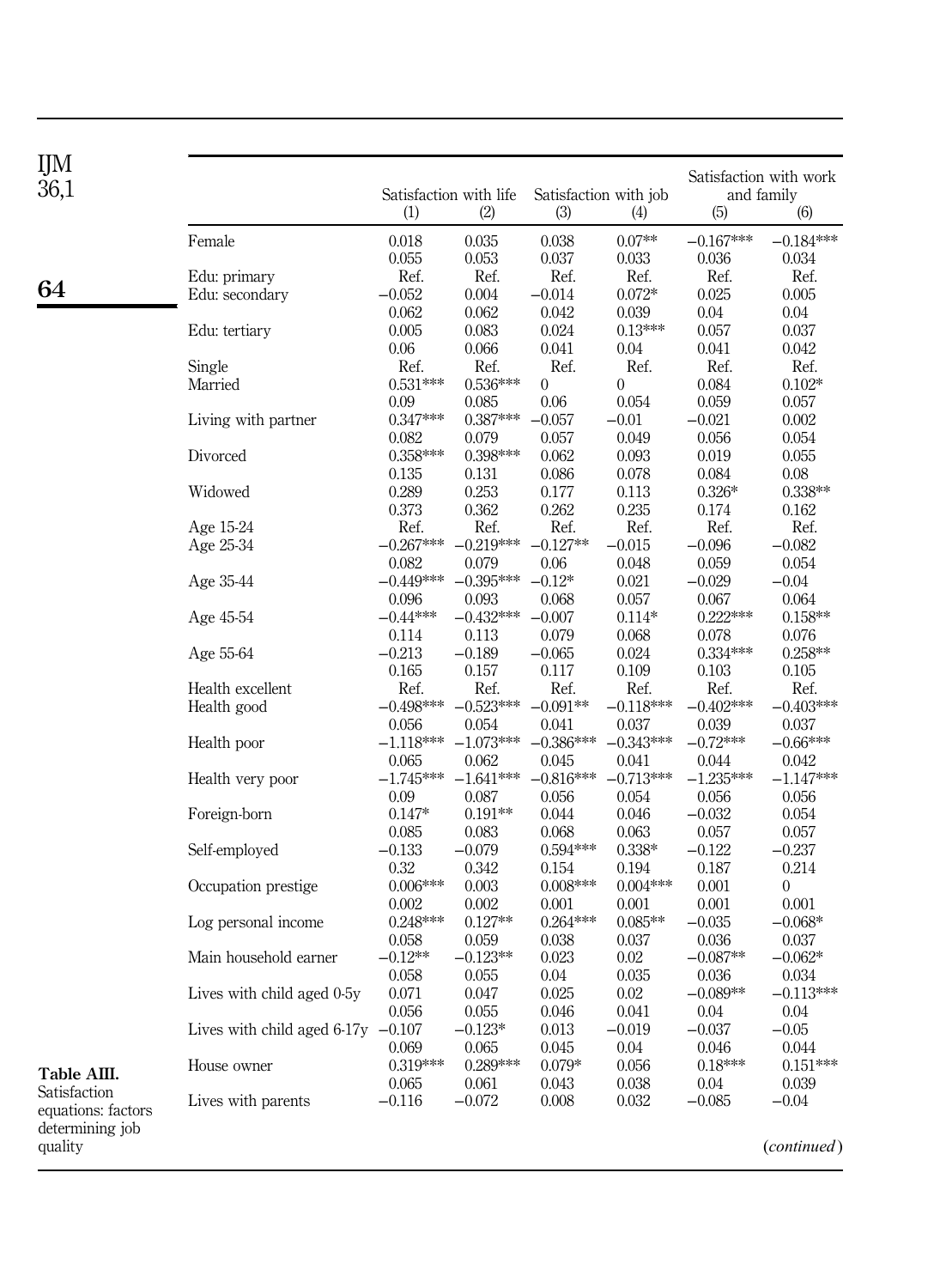|                           | (1)      | Satisfaction with life<br>(2) | (3)        | Satisfaction with job<br>(4) | (5)      | Satisfaction with work<br>and family<br>(6) | Analysis of<br>subjective<br>well-being |
|---------------------------|----------|-------------------------------|------------|------------------------------|----------|---------------------------------------------|-----------------------------------------|
|                           | 0.079    | 0.076                         | 0.052      | 0.046                        | 0.054    | 0.053                                       |                                         |
| Permanent contract        |          | $-0.041$                      |            | $-0.159***$                  |          | $-0.054$                                    |                                         |
|                           |          | 0.055                         |            | 0.035                        |          | 0.038                                       |                                         |
| Supervisory position      |          | 0.011                         |            | $0.084**$                    |          | $-0.087**$                                  | 65                                      |
|                           |          | 0.053                         |            | 0.034                        |          | 0.035                                       |                                         |
| Over-qualified for job    |          | $-0.247***$                   |            | $-0.263***$                  |          | $-0.033$                                    |                                         |
|                           |          | 0.053                         |            | 0.032                        |          | 0.034                                       |                                         |
| Member of trade union     |          | $0.114**$                     |            | $-0.061*$                    |          | $-0.029$                                    |                                         |
|                           |          | 0.057                         |            | 0.036                        |          | 0.038                                       |                                         |
| Working hours $>40$       |          | $-0.246***$                   |            | $-0.095**$                   |          | $-0.264***$                                 |                                         |
|                           |          | 0.07                          |            | 0.044                        |          | 0.045                                       |                                         |
| Works in night            |          | $-0.1**$                      |            | $-0.053$                     |          | $-0.321***$                                 |                                         |
|                           |          | 0.051                         |            | 0.034                        |          | 0.034                                       |                                         |
| Works on weekend          |          | $-0.08$                       |            | $-0.077**$                   |          | $-0.3***$                                   |                                         |
|                           |          | 0.06                          |            | 0.038                        |          | 0.042                                       |                                         |
| Work: commutes 15-45 min  |          | $-0.091*$                     |            | $-0.007$                     |          | $-0.174***$                                 |                                         |
|                           |          | 0.05                          |            | 0.032                        |          | 0.034                                       |                                         |
| Work: commutes $>45$      |          | $-0.156*$                     |            | 0.012                        |          | $-0.364***$                                 |                                         |
|                           |          | 0.08                          |            | 0.052                        |          | 0.054                                       |                                         |
| Looking for another job   |          | $-0.375***$                   |            | $-0.723***$                  |          | $-0.279***$                                 |                                         |
|                           |          | 0.056                         |            | 0.034                        |          | 0.035                                       |                                         |
| Good career opportunities |          | 0.626***                      |            | $0.744***$                   |          | $0.288***$                                  |                                         |
|                           |          | 0.055                         |            | 0.037                        |          | 0.039                                       |                                         |
| Job is insecure           |          | $-0.475***$                   |            | $-0.347***$                  |          | $-0.102*$                                   |                                         |
|                           |          | 0.088                         |            | 0.053                        |          | 0.057                                       |                                         |
| Past unempl. Experience   |          | $-0.059$                      |            | $-0.069$                     |          | $-0.111**$                                  |                                         |
|                           |          | 0.081                         |            | 0.048                        |          | 0.055                                       |                                         |
| Constant                  | 5.042*** | 6.326***                      | $0.953***$ | 2.63***                      | 3.713*** | 4.648***                                    |                                         |
|                           | 0.419    | 0.426                         | 0.28       | 0.268                        | 0.25     | 0.26                                        |                                         |
| $R^2$                     | 0.149    | 0.197                         | 0.102      | 0.261                        | 0.148    | 0.215                                       |                                         |
| п                         | 20,095   | 20,095                        | 20,095     | 20,095                       | 20,095   | 20,095                                      |                                         |

Notes: OLS estimates are presented. Samples are limited to employed individuals 15-65 years old. All models include regional and year fixed effects. \*,\*\*,\*\*\*Significant at the 10, 5, and 1 percent levels, respectively Source: WageIndicator 2005-2011 Table AIII.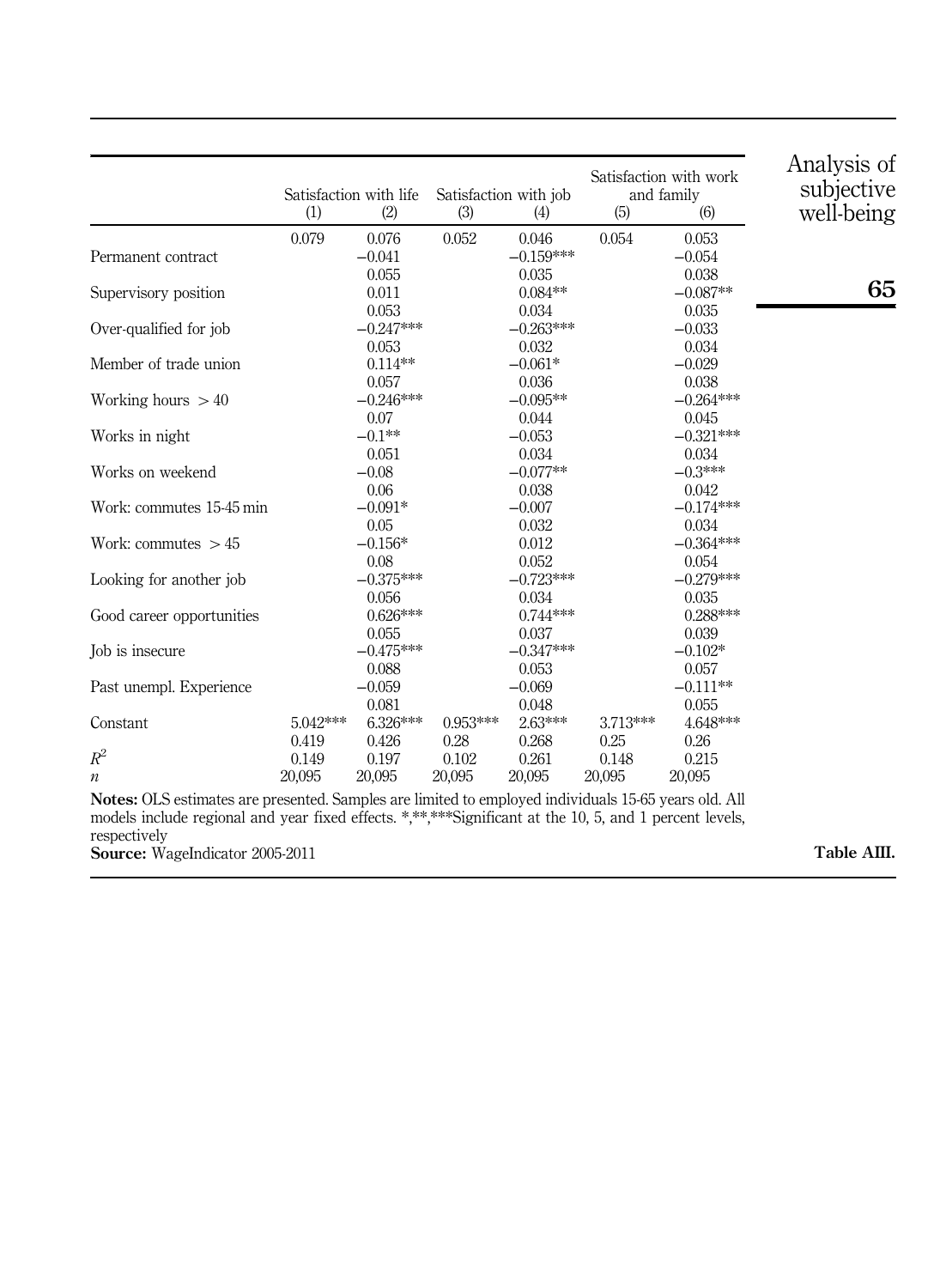| Table AIV.<br>Variable definition in<br>the WageIndicator<br>sample                                                             |                                                                                                                              | IJM<br>36,1<br>66 |
|---------------------------------------------------------------------------------------------------------------------------------|------------------------------------------------------------------------------------------------------------------------------|-------------------|
| Variable name                                                                                                                   | Definition                                                                                                                   | Mean              |
| Life satisfaction                                                                                                               | Satisfaction with life as-a-whole is measured on an ordinal                                                                  |                   |
|                                                                                                                                 | 10-point scale                                                                                                               | 6.79              |
| Job satisfaction                                                                                                                | Measured on an ordinal 5-point scale from "highly dissatisfied"<br>$\widehat{\Theta}$<br>(1) to "highly satisfied"           | 3.06              |
| Satisfaction with work-life                                                                                                     | Measured on an ordinal 5-point scale from "highly dissatisfied"                                                              |                   |
| balance                                                                                                                         | $(1)$ to "highly satisfied" $(5)$                                                                                            | 3.10              |
| Female                                                                                                                          | Female $= 1$ , male $= 0$                                                                                                    | 0.44              |
| Edu: primary                                                                                                                    | (ISCED $0.2$ ) = 1, otherwise = 0                                                                                            | 0.21              |
| Edu: secondary                                                                                                                  | (ISCED 3-4) = 1, otherwise = 0                                                                                               | 0.25              |
| Edu: tertiary                                                                                                                   | (ISCED 5-6) = 1, otherwise = $0$                                                                                             | 0.54              |
| Single                                                                                                                          | Never married and not living with a partner $= 1$ , otherwise $= 0$                                                          | 0.42<br>0.34      |
| Living with partner<br>Married                                                                                                  | Never married and living with a partner $=1$ , otherwise $=0$<br>Married $= 1$ , otherwise $= 0$                             | 0.19              |
| <b>Jivorced</b>                                                                                                                 | Divorced $=1$ , otherwise $=0$                                                                                               | 0.04              |
| Widowed                                                                                                                         | Widowed $=1$ , otherwise $=0$                                                                                                | 0.00              |
|                                                                                                                                 | Age of respondent 15-24 = 1, otherwise = $0$                                                                                 | 0.08              |
| $\begin{array}{c} \text{Age 15-24} \\ \text{Age 25-34} \\ \text{Age 35-44} \\ \text{Age 45-54} \\ \text{Age 45-54} \end{array}$ | Age of respondent $25-34 = 1$ , otherwise = 0                                                                                | 0.53              |
|                                                                                                                                 | Age of respondent $35-44 = 1$ , otherwise = 0                                                                                | 0.27              |
|                                                                                                                                 | Age of respondent $45-54 = 1$ , otherwise = 0                                                                                | 0.10              |
| Age 55-64<br>Health                                                                                                             | Age of respondent 55-64 = 1, otherwise = $0$                                                                                 | 0.02              |
|                                                                                                                                 | scale from "highly dissatistied" (1) to "highly satisfied" (4)<br>Satisfaction with health is measured on an ordinal 4-point | 2.75              |
| Foreign-born                                                                                                                    | Respondent not born in Spain = 1, otherwise = $0$                                                                            | 0.07              |
| <b>Self-employed</b>                                                                                                            | Respondent is self-employed $= 1$ , otherwise $= 0$                                                                          | 0.01              |
| Occupation prestige                                                                                                             | Measured from 0 (lowest) to 100 (highest). The conversion into                                                               |                   |
|                                                                                                                                 | ISCO categories is created by Ganzeboom and Treiman (2003)                                                                   | 45.81             |
| Personal income                                                                                                                 | Logarithm of gross monthly income in EUR                                                                                     | 737               |
| Child 6-17 years<br>Child 0-5 years                                                                                             | Child younger than 6 years in the household $= 1$ , otherwise $= 0$                                                          | 0.16<br>0.17      |
| House owner                                                                                                                     | Child older than 5 years in the household $= 1$ , otherwise $= 0$<br>House is owned $=1$ , otherwise $=0$                    | 0.72              |
|                                                                                                                                 |                                                                                                                              |                   |
|                                                                                                                                 |                                                                                                                              | (continued)       |
|                                                                                                                                 |                                                                                                                              |                   |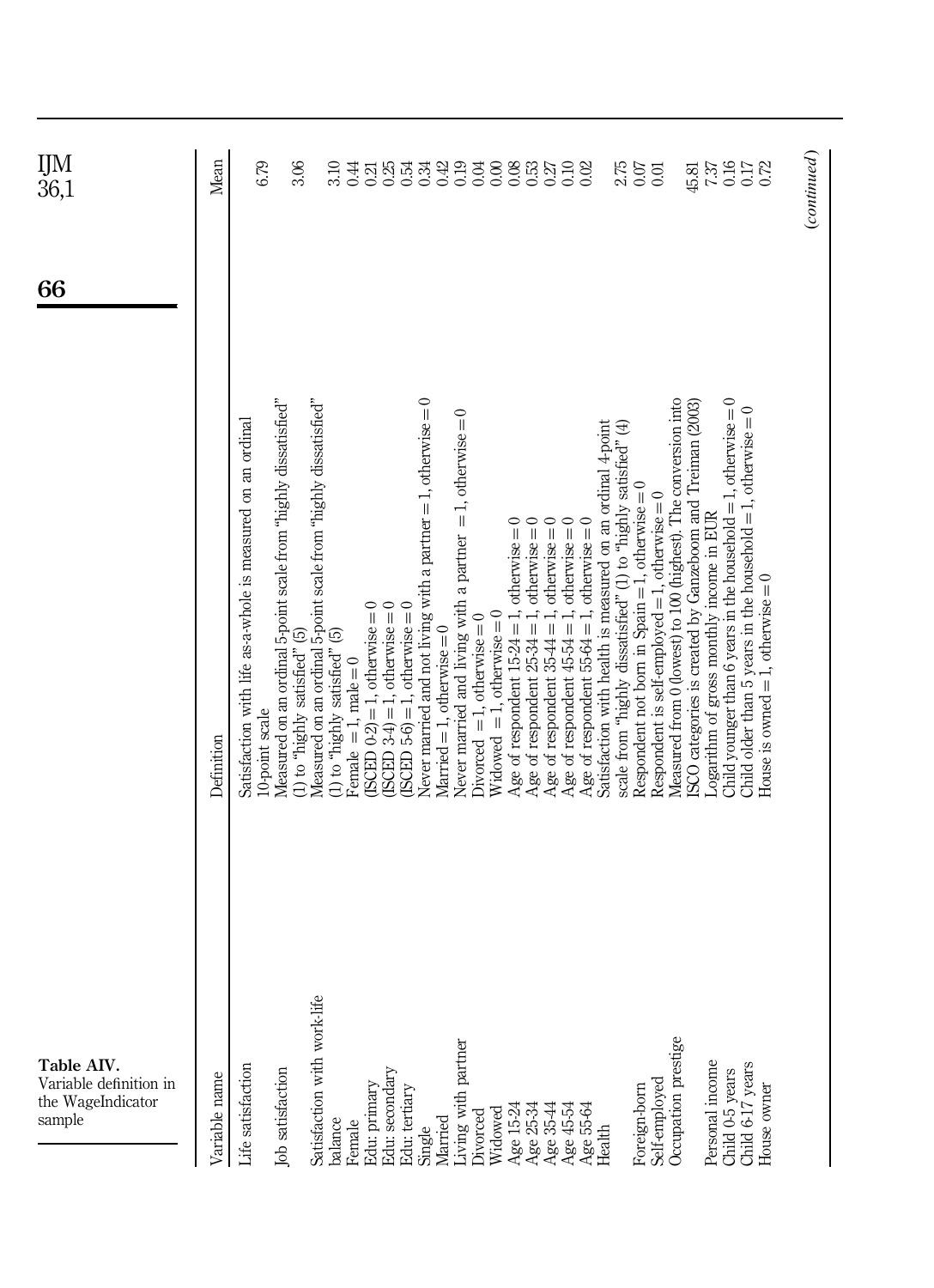| The contractual hours for a worker are larger than 40 hours<br>Respondent works regularly on Saturdays or Sundays $= 1$ ,<br>Repondent contributes most to household income and not<br>Respondent is overqualified for the job $= 1$ , otherwise $= 0$<br>Respondent has supervisory position $= 1$ , otherwise $= 0$<br>Respondent has permanent employment contract $= 1$ ,<br>Commuting 0-15 minutes one way = 1, otherwise = $0$<br>Respondent lives with parents $= 1$ , otherwise $= 0$<br>Respondent works regularly in the evenings $= 1$ ,<br>Member of a trade union $= 1$ , otherwise $= 0$<br>per week = 1, otherwise = $0$<br>single $= 1$ , otherwise $= 0$<br>$otherwise = 0$<br>$otherwise = 0$<br>$otherwise = 0$<br>Work commutes 0-15 min<br>Member of trade union<br>Main household earner<br>Over-qualified for job<br>Working hours $> 40$<br>Living with parents<br>Permanent contract<br>Work on weekend<br>Works in night<br>Supervisor | 0.42<br>0.33<br>0.24<br>77<br>77.0 |
|------------------------------------------------------------------------------------------------------------------------------------------------------------------------------------------------------------------------------------------------------------------------------------------------------------------------------------------------------------------------------------------------------------------------------------------------------------------------------------------------------------------------------------------------------------------------------------------------------------------------------------------------------------------------------------------------------------------------------------------------------------------------------------------------------------------------------------------------------------------------------------------------------------------------------------------------------------------|------------------------------------|
|                                                                                                                                                                                                                                                                                                                                                                                                                                                                                                                                                                                                                                                                                                                                                                                                                                                                                                                                                                  |                                    |
|                                                                                                                                                                                                                                                                                                                                                                                                                                                                                                                                                                                                                                                                                                                                                                                                                                                                                                                                                                  |                                    |
|                                                                                                                                                                                                                                                                                                                                                                                                                                                                                                                                                                                                                                                                                                                                                                                                                                                                                                                                                                  |                                    |
|                                                                                                                                                                                                                                                                                                                                                                                                                                                                                                                                                                                                                                                                                                                                                                                                                                                                                                                                                                  | 0.25                               |
|                                                                                                                                                                                                                                                                                                                                                                                                                                                                                                                                                                                                                                                                                                                                                                                                                                                                                                                                                                  | 0.13                               |
|                                                                                                                                                                                                                                                                                                                                                                                                                                                                                                                                                                                                                                                                                                                                                                                                                                                                                                                                                                  | 0.66<br>$\overline{0}$             |
| Commuting 15-45m one way $=$ 1, otherwise $=$ 0<br>Work commutes 15-45 min                                                                                                                                                                                                                                                                                                                                                                                                                                                                                                                                                                                                                                                                                                                                                                                                                                                                                       | 0.49<br>0.35                       |
| Commuting more than 45 min one way = 1, otherwise = $0$<br>Has been looking for another job in past $4$ weeks $= 1$ ,<br>Work commutes $> 45$ min<br>On-the-job search                                                                                                                                                                                                                                                                                                                                                                                                                                                                                                                                                                                                                                                                                                                                                                                           | 0.16                               |
| Worker will lose job next year $= 1$ , otherwise $= 0$<br>Has good career opportunities $= 1$ , otherwise $= 0$<br>$otherwise = 0$<br>Good career opportunities<br>Job is insecure                                                                                                                                                                                                                                                                                                                                                                                                                                                                                                                                                                                                                                                                                                                                                                               | 0.25<br>0.12<br>0.29               |
| Searched for a first job longer than one year $= 1$ , otherwise $= 0$<br>Past unempl. experience                                                                                                                                                                                                                                                                                                                                                                                                                                                                                                                                                                                                                                                                                                                                                                                                                                                                 | $\overline{0}11$                   |